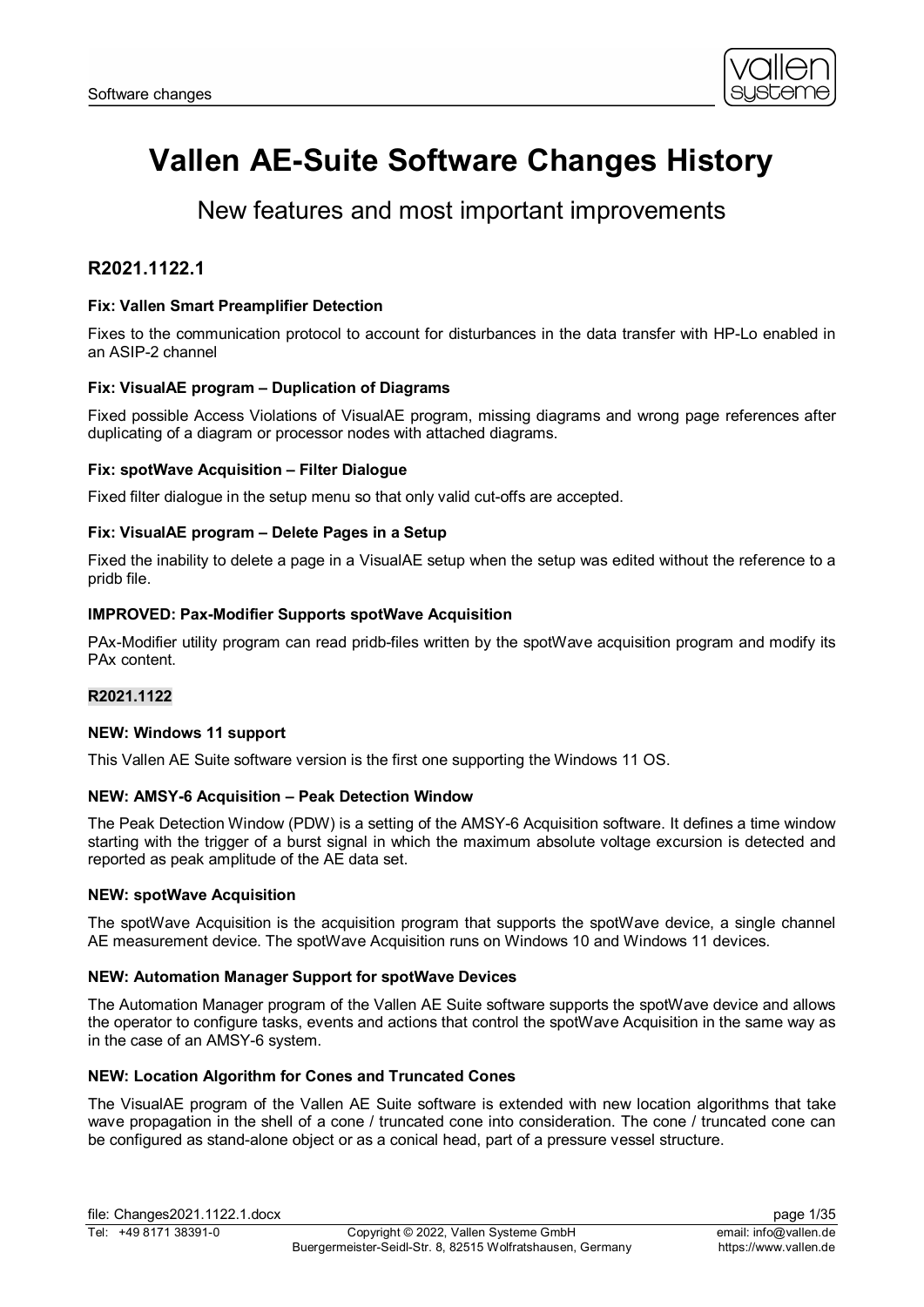

# **NEW: Slope of Parametric Input dP/dt**

The User processor of the VisualAE program is extended by a slope algorithm which calculates and straightens the slope of noisy parametric input signals as a function of time. The slope algorithm shall enable the operator to calculate and display the pressure increase with time (bar per minute) during a pressure vessel test.

### **IMPROVED: Formatting for Numeric Display**

The formatting capabilities of the numeric display have been extended: size, type and color of fonts can be defined as well as the background color of the display.

# **IMPROVED: VisualAE Quick Start from the Acquisition Program**

The GUI of the Acquisition program has been extended with a button for starting and running the VisualAE program on the currently acquired data.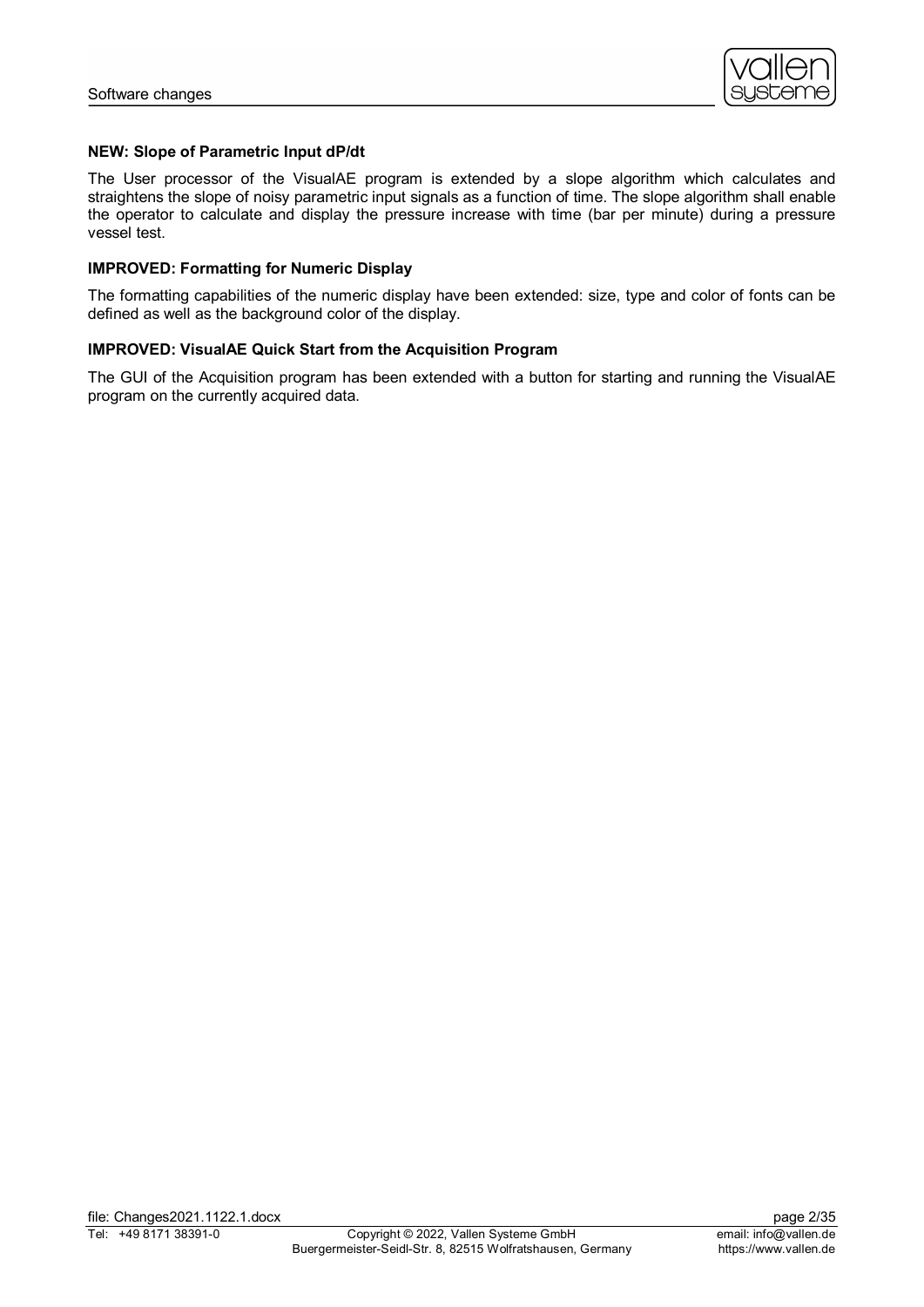

# **R2020.1124.2**

# **Fixed: SmartLine Preamplifier Communication**

SmartLine communications protocol was adapted for a higher stability in the communication for AE systems with a large channel number, especially in a multi chassis setup.

# **Fixed: AEP3N Communication**

The AEP3N programmable gain communication protocol was adapted in the light of the SmartLine communication protocol for correct gain information transmission to the AEP3N preamplifier. Note: the AEP3N shall be used in combination with the Vallen Sensor Tester software with fixed gain setting only.

# **Fixed: Pulser Table Display Update**

The pulser table display update in online state of the VisualAE analysis software was fixed. An issue with faulty update of pulser data emerged in a previous version of the VisualAE software.

# **Fixed: ACADT Listing Display**

The listing display was fixed in the graphical user interface of the Aerial Device Testing Acquisition software (ACADT), so that data set information is displayed correctly.

# **R2020.1124.1**

#### **Improved: Vallen Smart Preamplifier Detection**

The Vallen Smart Preamplifier protocol was improved on a very low level to account for IC hardware tolerances so that misdetection of Vallen SmartLine sensors is effectively ruled out.

#### **Improved: Synchronization Between Export Processor, Export Database and Vallen SHM Dashboard Application**

Two minor glitches were corrected: (i) in some cases the Vallen SHM Dashboard setup could not be synchronized from a local export database and (ii) the export time interval of an export processor could not be edited in some cases.

#### **Improved: Acquisition – Display of Long Filenames**

Very long file names (e.g. in case of a deep folder hierarchy) in the Acquisition setup dialogue are displayed in the standard Windows way with standard ellipsis (three dots).

#### **Improved: Eventbuilder – Disabled Channel Sorting While Editing**

The channel sorting while editing the channel list in the Eventbuilder tab is disabled. Entries are only sorted after editing the table.

#### **R2020.1124**

#### **NEW: Vallen AE Suite Software Lite Version**

Vallen Systeme introduces a free-to-use Lite version of the Vallen AE Suite software. The Lite version can be used for viewing and displaying data. No data processing is enabled. The Lite version can be upgraded to a software version with data processing capabilities.

#### **NEW: KeyFile Handling During SW Installation**

A KeyFile is no longer required for the installation of the Vallen AE Suite software. In order to use the software it needs to be activated. The activation process is independent of the installation. For activating the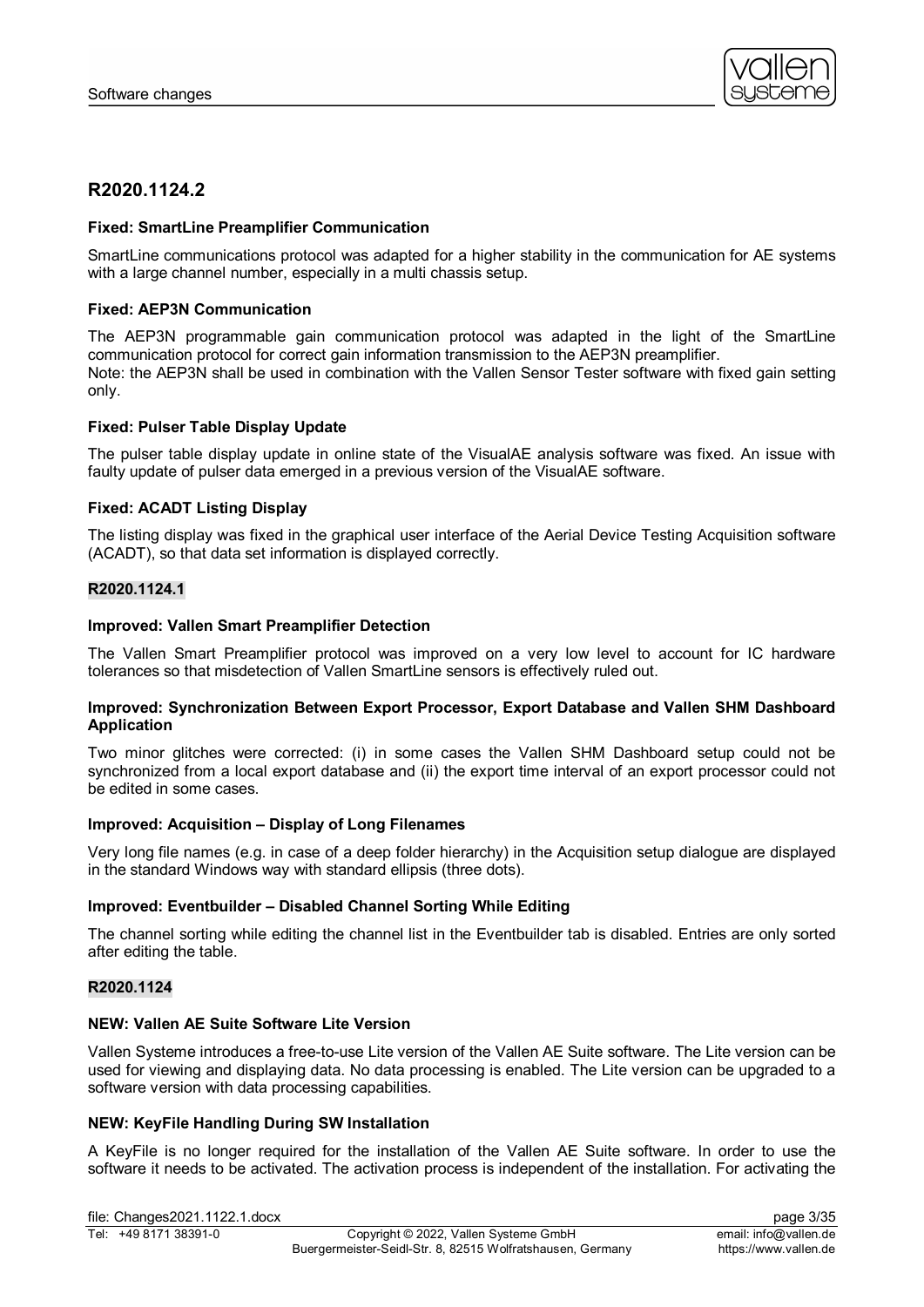

installed software three options are available (i) use an existing KeyFile (previously installed with an earlier version), (ii) provide a KeyFile or (iii) use the Lite version.

# **NEW: Add Label to the Label List**

Labels that are entered through the send label dialogue can now be appended to the labels.txt file through the same dialogue.

# **NEW: Support of the Coupling Check Pulsing**

Coupling Check Pulsing is a feature of Vallen SmartLine sensors and preamplifiers. A Coupling Check puls is generated by the preamplifier and fed to a coupling check transducer connected to the preamplifier. The coupling check transducer, attached to the propagation medium in close vicinity to a sensor, excites the propagation medium and produces a highly reproducible artificial source. With the appropriate equipment the Coupling Check Pulsing can be used in the same way as the regular pulsing.

# **NEW: VisualClass Automatic Split in Training and Test Data**

Prototype data fed to VisualClass program can be split in an automated manner into training and test data. The training data is used to build the classifier, the test data is used to test the classifier on unknown data.

#### **NEW: VisualClass Automatic Hyperparameter Search**

The Automatic Hyperparameter Search allows an automatic training of classifiers on different sets of features. The ranges in which features are generated are defined by the user in advance of the Automatic Hyperparameter Search. The procedure trains a classifier for all possible combinations and tracks the trainings as well as test results. After finishing the procedure the user can select the set of features which delivered the best results.

# **Note: TR Sets Rejected by VisualClass Program**

The VisualClass program rejects TR sets that do not meet the user defined limit of number of samples in a TR set. Previous to this version a zero padding was applied to sets that did not meet the required number of samples. With this version, TR sets that do not meet the required limit of samples are rejected.

#### **NEW: Export Processor**

The Export Processor writes user defined and preprocessed features to a database file (file estension \*.expdb). Data in the Export Database can be used in 3rd party tools or it can be pushed to a webserver running the Vallen Dashboard Webserver Software. Automatic cloud upload requires the Vallen Dashboard Uploader license and a Vallen Dashboard Webserver Software.

#### **NEW: Dashboard Uploader**

The Dashboard Uploader is a program that uploads data from the export database to a webserver. The webserver has to run the Vallen Dashboard software in order that the uploaded data can be used.

#### **Note: Vallen Dashboard Software – not part of the Vallen AE Suite Software**

The Vallen Dashboard Webserver Software is a web based application running on a webserver managing a database of results and visualization of AE data. The database can be synchronized via the Vallen Dashboard Uploader program with the Export Database of the measurement PC. It can be hosted by any Linux Ubuntu server on the premises or by a cloud server. It provides cross-platform web browser access to Export Database data without direct log-on to the measurement PC, supports user role management and up to 10 independent data acquisition projects. The visualization charts and diagrams can be easily adapted and customized by the user and accessed by web browser via PC, tablet or mobile devices.

# **IMPROVED: Filter Processor Filters Status Data and Parametric Data**

The Filter processor can be configured to filter also status data and parametric data. In cases of filtering parametric data features like time, label and DSET can be used in filter conditions. For status data the additional feature of channel is also available.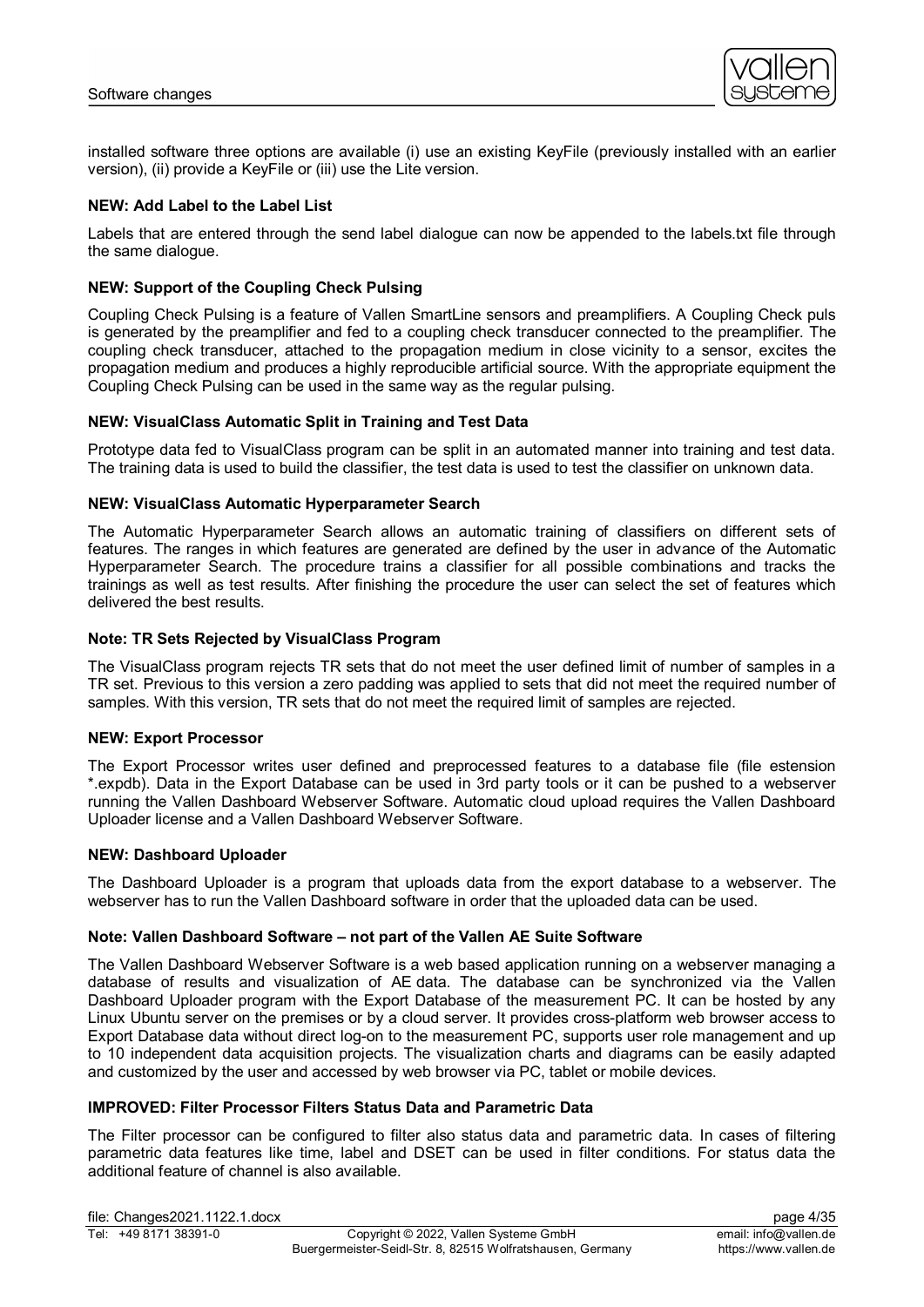

# **IMPROVED: Export of Attenuation Profiler Results as Labels**

The results of the attenuation profiler, the near field attenuation and the far field attenuation can be exported as labels to the pridb-file. The VisualAE software has to run in online mode.

# **R2019.0926.3**

### **Fixed: Acquisition Parameter Setup Menu, Front End Filter**

Corrected the captions for the AE-Frontend Filter and TR-Frontend Filter group in the Acquisition Parameter Setup menu, tab Frontend Filter.

# **Fixed: Acquisition Memory Usage**

The Acquisition program of R2019.0926 could encounter memory allocation issues, leading to an out-of-memory error in circumstances when the status interval is very short, pulsing is done frequently and the recording is running for a long period of time.

#### **R2019.0926.2**

#### **Fixed: Attribute Mapping to Co-ordinate Axes in 3D Wavelet Distribution**

The mapping and labelling of attributes to co-ordinate axes in the 3D wavelet distribution is corrected.

# **Fixed: Pulser Table Generation**

The process of generating a pulser table in a fast way is made tolerant to deviations in setting of the flag which indicates the end of a pulsing run. The effect of split pulsing tables is corrected.

# **Fixed: Glitch in the Location Analyzer**

The Location Analyzer of VisualAE is extended to take arrival time offset information into account. Only offset information that does not depend on the history of previous hits is considered.

#### **Fixed: Location Processor Structure Assistant**

The structure definition assistant of the Location Processor of VisualAE is extended to take the arrival time offset setting into account.

# **R2019.0926.1**

#### **Fixed: KeyCertificate**

Corrected the format and layout of the KeyCertificate

#### **Fixed: AGU Vallen Wavelet Installer**

Updated the AGU Vallen Wavelet installer to avoid troublesome security messages upon installation

#### **R2019.0926**

#### **NEW: Multi Language Support for the Acquisition**

The dialogues and menus of the Acquisition program have been translated to 8 languages: Chinese, French, German, Italian, Japanese, Romanian, Russian and Spanish.

### **NEW: Location Processor - Define the Speed of Sound per Channel Group**

The speed of sound can be given per channel group. This allows creating 2 channel groups with identical sensor positions but individual speed of sound per channel group. This feature can be used to study the difference between S0- and A0 source location in thin walled structures.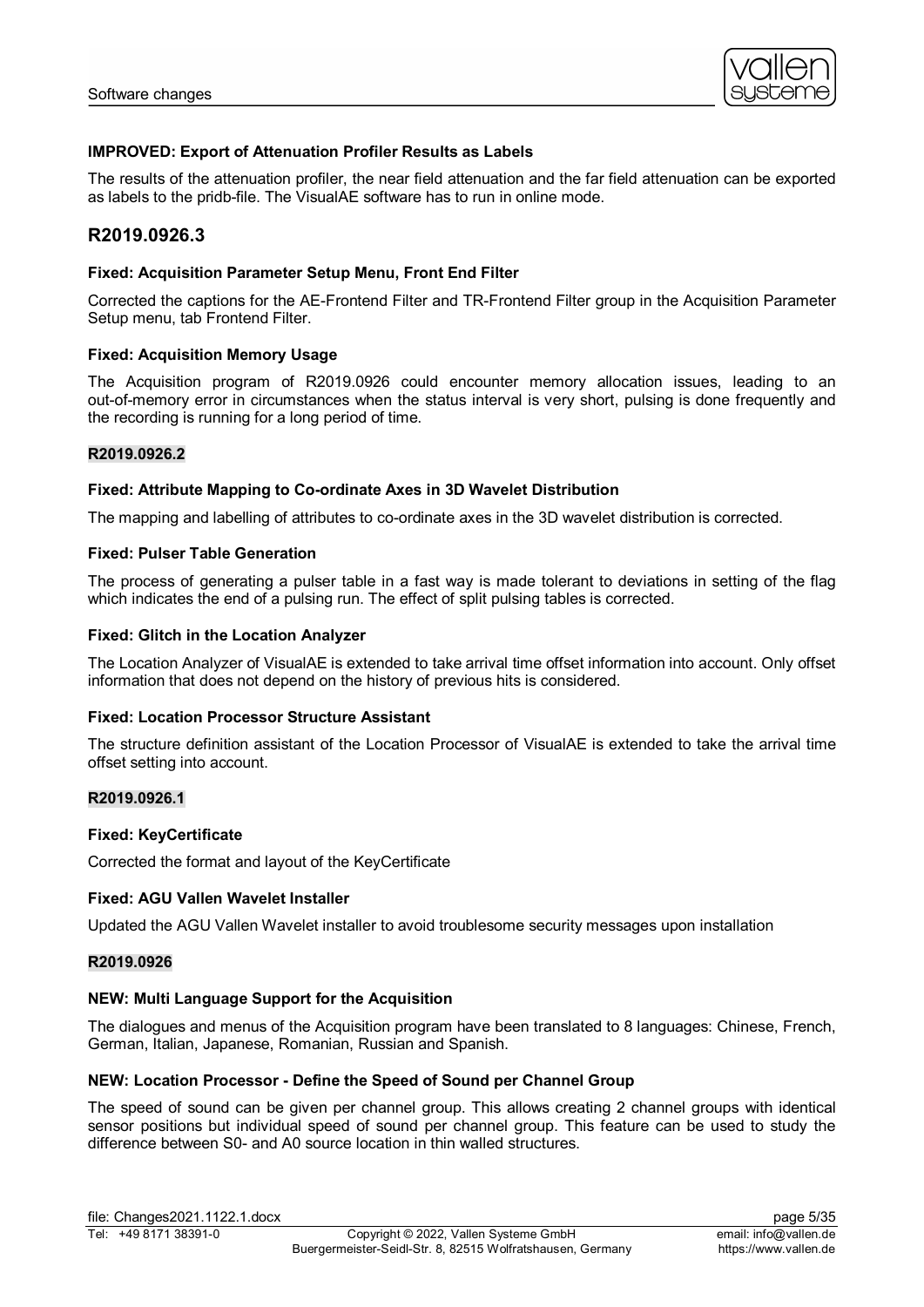

# **NEW: Location Processor - Define Arrival Time Correction per Channel Group**

An offset can be added to the arrival time, whereby the arrival time is the time of the first threshold crossing of a hit. The offset can be a time result, e.g. the rise time, to achieve a peak time source location. The offset can also be a result derived from an ECP embedded code processor that applies e.g. the AIC picker to waveforms and comes up with an improved arrival time.

### **NEW: Automation Manager Maintenance Period**

The Automation Manager allows defining maintenance periods in on-line mode. During a maintenance period tasks that are associated with Alarm Events are deactivated. These events are logged but tasks are not executed.

# **NEW: Automation Manager Uptime Log**

The Automation Manager has a new tab labelled *Time Periods* which shows the uptime periods of the AMSY-6 system and maintenance periods in a sequence. The uptime is the time in which the Acquisition program is in record mode.

# **Improved Copy to Clipboard of Channel Positions.**

The clipboard interaction has been improved. The channel positions can be copied to the clipboard.

# **Improved Automation Manager Send Mail Action**

Multiple send mail actions can be defined. If a send mail action fails because of network issues the message is stored to a database file. Depending on the send advanced send mail action properties retries are done periodically until the email can be sent.

# **Improved 3D Location Plots: Transparency Adjustable**

The transparency of the faces of 3D objects defined in the Location processor can be set in three steps: invisible, 50% transparency and opaque. Setting a 50% transparency makes location results on hidden faces visible.

# **Improved VisualAE: Find Label on Mouse Click**

Label markers in VisualAE diagrams display a balloon tip when they are clicked. The label ID and the label text are shown.

#### **Improved the Data Transfer Speed**

The data transfer volume from chassis to PC was increased to an average of 70 MB/s per chassis. In case of optimal Acquisition settings a data transfer volume of 80 MB/s can be realized.

#### **Fixed SysVer2: Function Generator Settings**

For smoothing purposes the Function Generator applies a filter to user defined waveforms by default. The filtering reduces the amplitude of the output below the set amplitude. This caused a test failure during the SysVeri2 procedure at low amplitude settings for the amplitude- and energy test. Since the smoothing is not required for the purposes of the SysVeri2, the output filter has been deactivated. As a consequence the tolerances for peak amplitude-, energy-, rms- and threshold test results were reduced.

# **R2018.0726**

# **NEW: VSPA Support**

VSPA is the abbreviation of Vallen Smart Pre-Amplifier, and indicates communication functionality of special preamplifiers and the AMSY-6 system. The hardware communication protocol is supported in the new software version.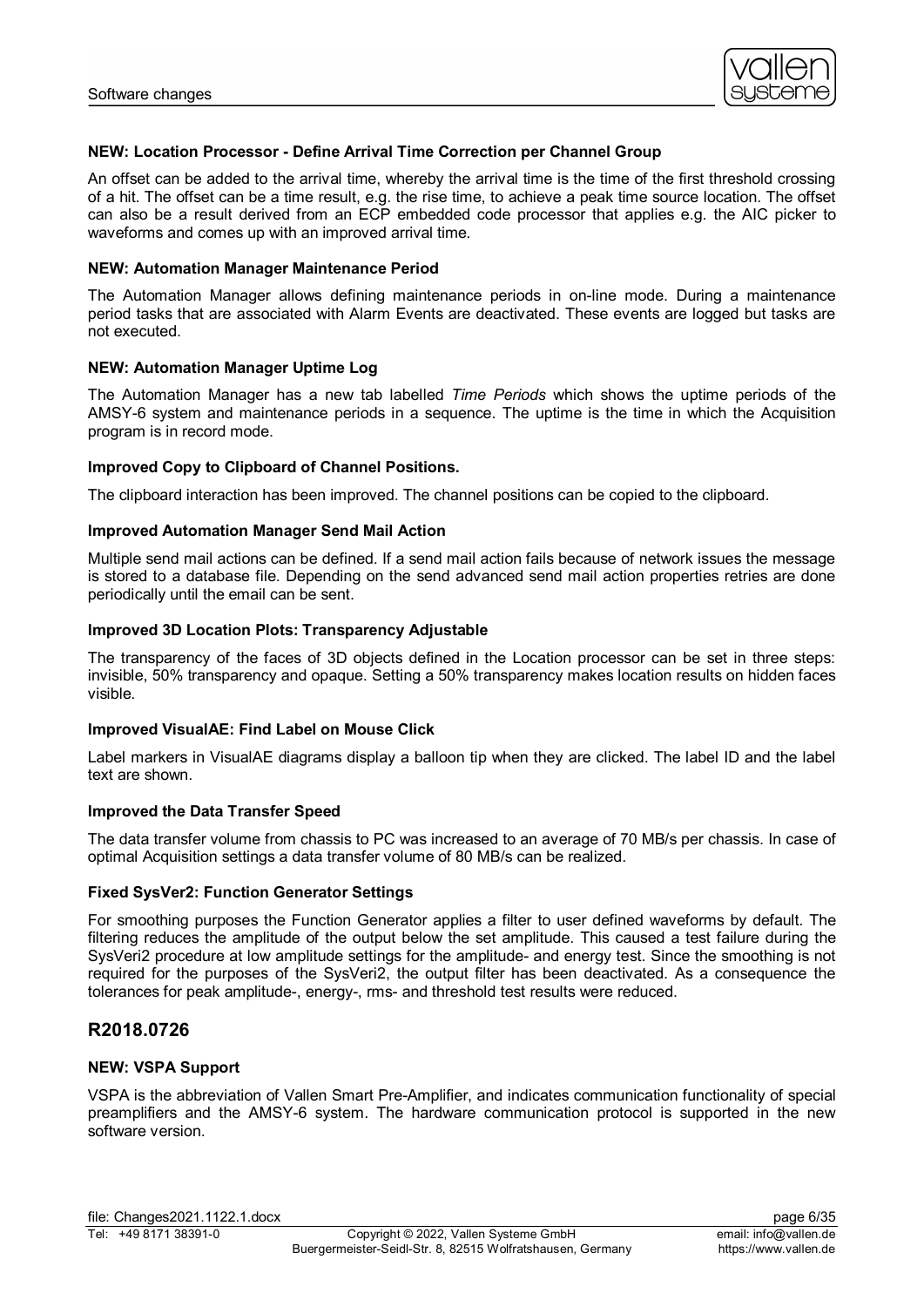

# **NEW: VisualAE Numeric Display**

The Numeric Display displays values in numeric format and is suited for measurement values that change only slowly, like the results of parametric inputs such as pressure or temperature or for statistical attributes such as Maximum, Minimum and Average (provided by the User Processor).

### **NEW: VisualAE Absolute Datetime on Horizontal Axis Supported**

Diagrams supported only an incremental time scale in seconds or hours of a measurement. In the new VisualAE version absolute datetime can be selected as horizontal axis attribute. Long term monitoring projects often require showing the absolute datetime in diagrams.

# **NEW: Fast File Switch**

The Acquisition program can execute a fast file switch which is basically a gapless file switch, meaning the measurement is not interrupted during the file switching action and thus no data is lost. The *fast file switch* has been implemented as a separate Action in the Automation Manager and can be invoked from the Record Control Menu of Acquisition.

# **NEW: Online Compression of TR Data**

Acquisition can be configured to use FLAC for compression of TR data. FLAC compression is an option that can be chosen in the Acquisition Parameter Setup menu. FLAC compression achieves typical compression ratios of 50% and less in case of transient recorder data.

# **Improved: Redesign of Acquisition Setup GUI**

The Acquisition Parameter Setup has been streamlined and the GUI simplified preserving the principal way of working in order that the setup procedure and menus involved in it remain familiar. Less menus and clicks are necessary to make settings in the Acquisition program.

# **Improved: SysVeri2 Added Field for PC Information**

The SysVeri2 report has been modified to be compliant to the requirements of EN 13477-2/2013. A field for specifying the PC used for system verification has been added to the GUI and is shown in the report.

#### **Improved: Automation Manager Conditional Execution of Tasks**

Tasks defined in the Automation Manager can be executed conditional; meaning the setup of a task allows defining a simple *if…then* condition. This can be used to execute a certain task if e.g. the pulsing table evaluation fails and to execute another task if the pulsing table evaluation yields no critical deviation.

#### **Notice: LUCY=-1 no Longer Supported**

The LUCY value of -1 is no longer supported. LUCY=-1 was an indication that the minimum number of required channels contributed to the location result. With the new software version LUCY always indicates the location uncertainty, the quality of a location result, even in cases when only the minimum number of required channels contributes to the location result. Use the result SIGS (number of signals of a located event) to check how many channels contributed to the location result.

#### **Notice: Automation Manager License is Locked to an AMSY-6 System**

The Automation Manager license is locked to a specific AMSY-6 system identified by the serial number issued by Vallen Systeme. Anyone who wants to use the Automation Manager in a project is given a specific KeyFile. The Vallen AE Suite software including Automation Manager can be installed on up to 5 PCs with the KeyFile. Acquisition and the Automation Manager in on-line mode will run only if the specified AMSY-6 is connected to the PC. Acquisition and Automation Manager can be run only in setup mode if the AMSY-6 system is not connected to the PC.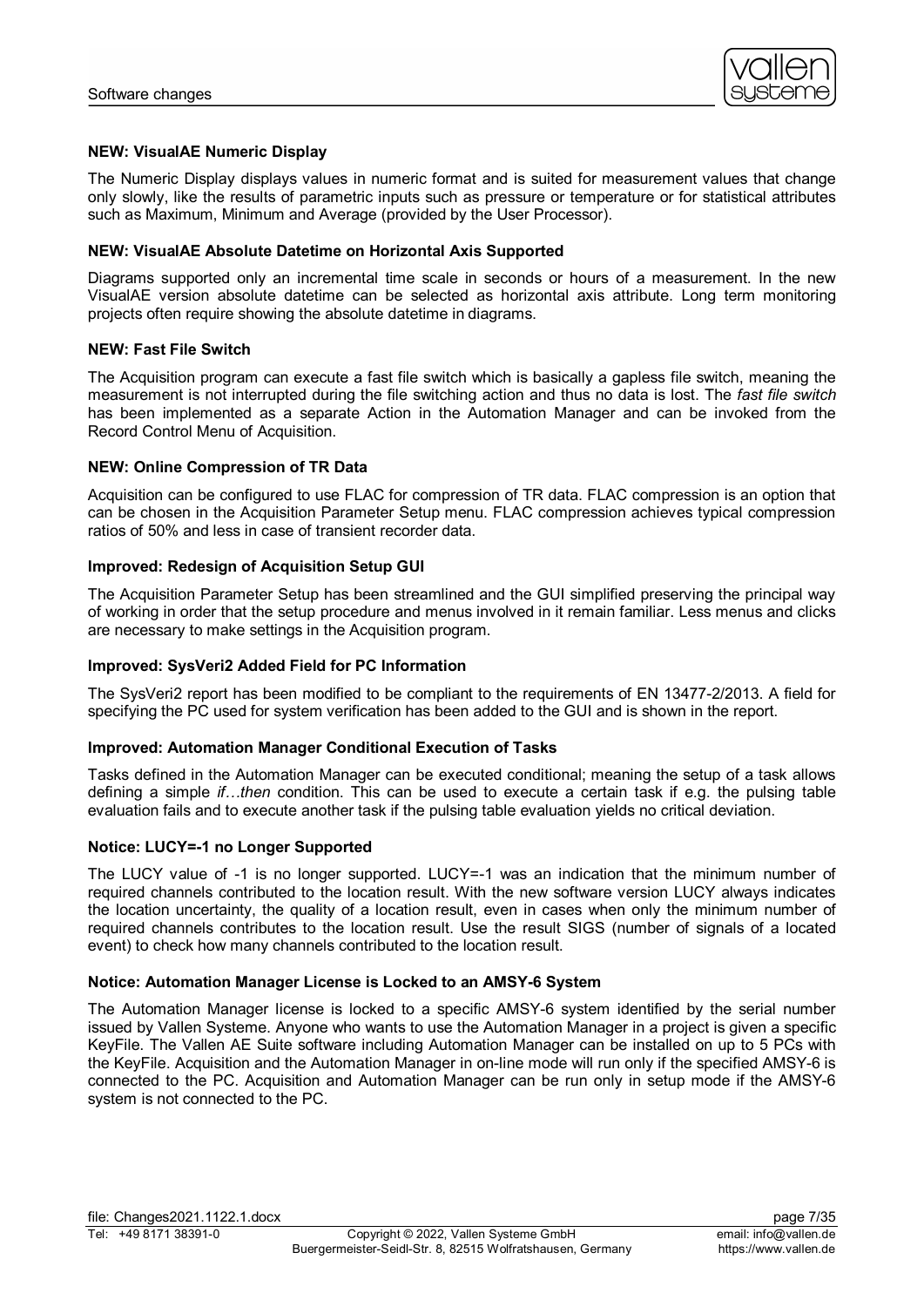

# **ATTENTION: Acquisition Support for AMSY-5 is Discontinued**

Acquisition program support for AMSY-5 is discontinued. The Acquisition program of this software release and any following ones will not support the AMSY-5 hardware anymore.

Hardware for AMSY-5 is still available and defective AMSY-5 system can still be repaired.

# **R2017.0504.1**

#### **Improved: USB3.0 transfer speed**

Settings for the USB3.0 interface have been tuned for a faster and more tolerant data transfer. It is recommended that all users of USB3.0 interface update their software version to R2017.0504.1 or later.

#### **Improved: threshold-to-noise ratio handling**

The issue was solved that hit cascading could effectively lock an AE-channel. If this situation persists for a longer period of time the channel is discarded by the Acquisition software. This could occur when an acquisition is done with floating threshold (the fixed threshold is set to relatively low value) and high activity is encountered.

# **Improved: resolved issue with TR Combi**

Following errors have been resolved: in some cases the re-indexing of transients in the combined file was not done. Certain GUI settings could lead to a critical error.

#### **IMPORTANT NOTICE: stopping software support for AMSY-5 systems**

R2017.0504 is the last Vallen AE-Suite software version that supports AMSY-5 acoustic emission measurement systems.

#### **R2017.0504**

#### **NEW: Automation Manager**

Vallen Automation Manager is a separate software module for continuous monitoring and automation of typical tasks thereof. Running on the acquisition PC, this program is the central instance which controls and supervises other programs, including Acquisition and VisualAE. Vallen Automation Manager executes a number of user defined actions which are grouped to a task when a defined event occurs (e.g. startup of PC, Warning or Alarm triggered by the Alarm Manager, scheduled events, etc.).

#### **NEW: system controller with USB3**

The R2017.0504 software supports the new system controller with USB3 interface. The new system controller (UD2) is equipped with reliable connectors for synchronization (Previous-/Next Ports) and Alarm. A multi chassis setup is possible even if some chassis are equipped with the old system controller (UD1) and some with the new system controller (UD2).

# **NEW: removed reference to AMSY-5 in all file names of executables and log files**

With this software release all references to AMSY-5 are removed from executables; e.g. y5acq32.exe is now called acq.exe. If executables are called from scripts or external programs the change in names has to be accounted for. Additionally, a reference to a system generation is also removed from any log files; e.g: y5acq32.LastInitOK.log is now called acq.LastInitOK.log.

#### **NEW: AcqCmd.exe accepts new command LoadSetup**

The program AcqCmd.exe accepts a new command: LoadSetup. In contrast to the existing command LoadFile which loads a pridb file and appends new data to it, LoadSetup just loads the acquisition parameter settings of the last section of the specified file.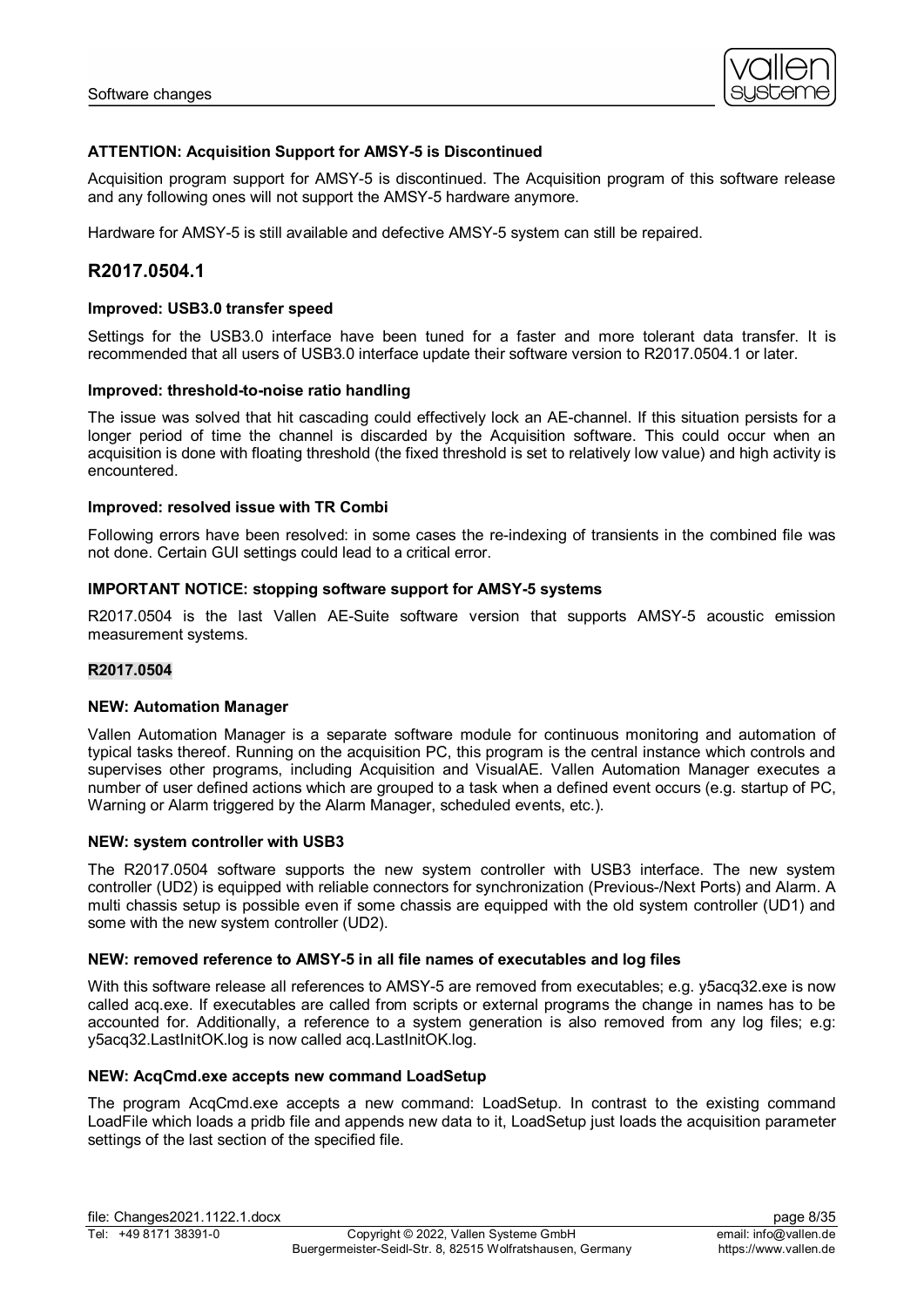

#### **NEW: features of subhits of an event available in ECP embedded code processor**

The features of subhits (peak amplitude, duration, risetime, energy, ring down counts, etc.) are available via a global Variable Hits of type table. All these attributes are available with the event dataset.

#### **NEW: offline data replay in VisualAE with user specified speed**

Data can be replayed in VisualAE's offline mode with a user defined speed. The replay speed is given as a fraction or multiple of the real acquisition speed. This feature helps in offline analysis understanding how location and clusters evolve or how AE signature changes when a monitored process changes.

#### **Improved: SysVeri2**

The SysVeri2 report template has been adjusted and now shows all information required by EN 13477-2 (name of operator, temperature and relative humidity added). Furthermore the report template can be modified to conform to individual corporate identities.

# **Improved: added TLS/SSL authentication for SMTP server to Alarm Manger email notification action**

Authentication method TLS/SSL is enabled for an SMTP server in the Alarm Manager action of email notification.

#### **Improved: omit ECP warning**

The warning that an ECP processor is used in a VisualAE setup upon loading the setup is not displayed anymore.

#### **Fixed: corrected labelling of FFT frequency coefficients**

The labelling of FFT frequency coefficients now starts with 0, the DC part of the spectrum. In previous versions the labelling started with half the frequency of resolution. This fix is going to have an effect on reporting frequency values, furthermore on setting of limits related to FFT features in filter processors and analysis based on frequency spectrum results such as the Spectral Ratios Extractor.

# **R2016.0811.1**

#### **Improved: Location Processor**

Location processing has been improved, suppressing results that are artefacts from an ill-conditioned location problem (i.e. arrival time measurements are inflicted with a large error). This was achieved by implementing a smart guess for the starting point of the iteration.

#### **Changed: Cluster Processor/Diagram reset**

Before R2016.0811 it was possible to reset a diagram while results of a Cluster Processor remained visible (i.e. the clusters drawn in the diagram plane remained). With R2016.0811 a diagram reset also forced a reset of the Cluster Processor and thus Cluster Processor results were deleted as well. Upon feedback the old behavior was restored.

#### **Fixed: DTA Converter**

Parametric data was not converted correct in DTA files that were automatically split by data acquisition software. Reason was missing header information in subsequently split files. As a result parametric data sets received only zeros during conversion. R2016.0811.1 fixes this problem.

#### **R2016.0811**

#### **NEW: SysVeri2**

Software module SysVeri2 replaces the module SysVeri for verifying AMSY-6 and AMSY-5 (with ASIP-2 signal processor boards, only) measurement systems. SysVeri2 is fully compliant to EN 13477-2:2010. It has a new and easy-to-use GUI.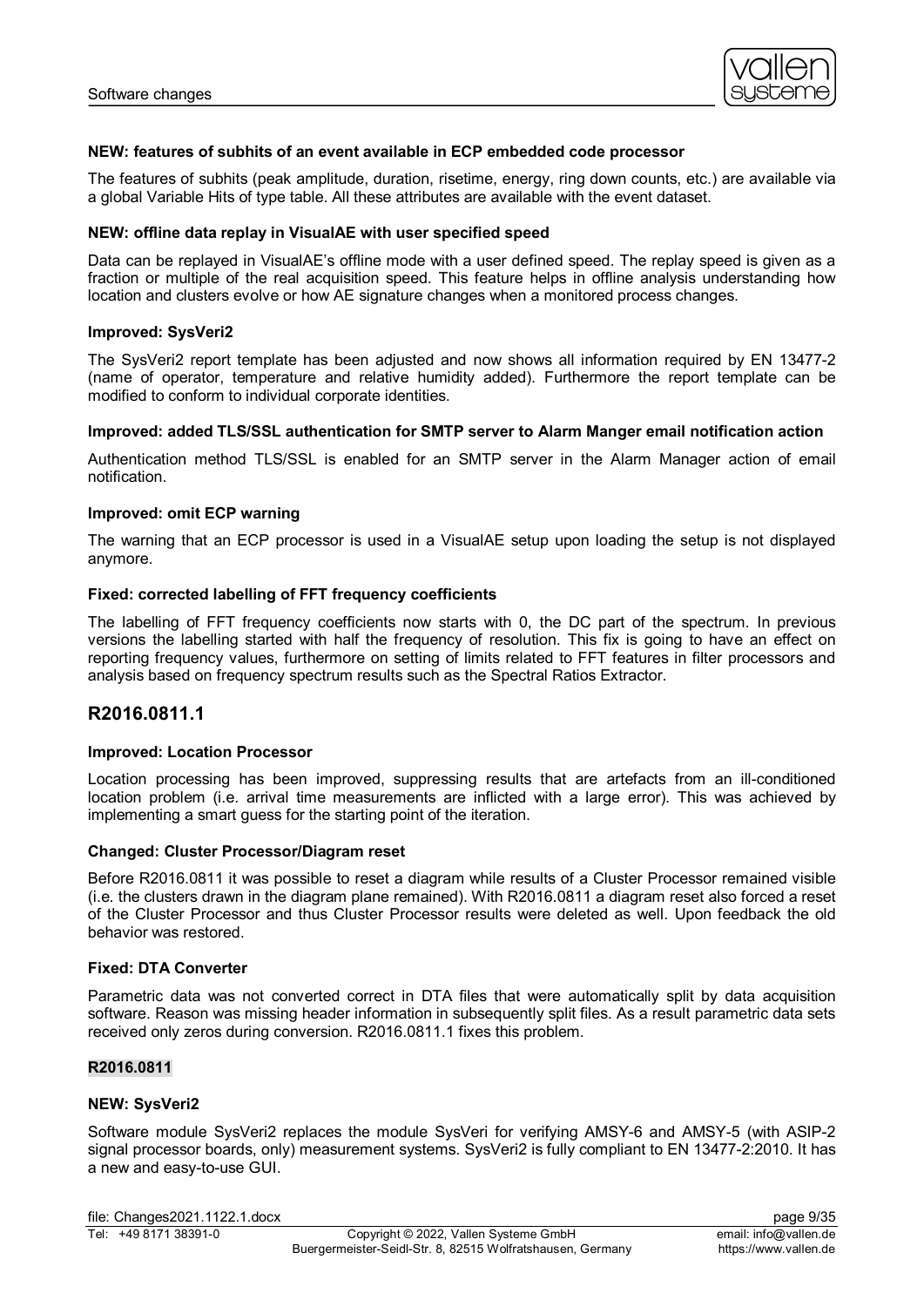

The software module SysVeri has to be used (last version: R2012.0509.5) for verification of an ASIPP board in an AMSY-5.

### **NEW: Location Processor: Structures**

Simple structures as (i) a vessel with dished endcaps and a (ii) spherical vessel can be defined. Defining a structure is important for the new way location results are visualized. The correct location algorithms are selected automatically. Setting up a structure is supported by a wizard.

### **NEW: Location Processor: Welds and Nozzles**

A structure can be defined with welds (circular and longitudinal) and nozzles (circular). These features are a visible part of the structure but have no influence on the location algorithm. This means a location algorithm does not consider these features.

# **NEW: Location Processor: Visualization**

New 2D and 3D visualization methods for location results are introduced for structures. A 2D projection or a 3D representation of the structure is automatically inserted into a diagram that is configured to show location results (X-,Y- or Z-coordinates).

# **NEW: Location Processor: Algorithm for Dished Heads**

A location algorithm for standard dished heads or customized dished heads is available. Currently a dished head is considered independently from the cylindrical hull of a pressure vessel. This means that an event on the hull that has been detected by the minimum number of required channels positioned on the head will be located on the head as well and vice versa. The location results are graded based on smallest LUCY value.

# **NEW: VAEX File Format**

VisualAE setups are no longer stored to files with extension \*.VAE. The new file format for storing VisualAE setups is based on XML and thus is human readable. Setups are stored to files with extension \*.VAEX. Old setups in VAE format can still be opened but saving setups is only possible in \*.VAEX format.

# **NEW: Right Handed Coordinate System**

By default diagrams are defined with a right handed coordinate system, now (note: up to now it was a left handed coordinate system; the difference is only visible in 3D diagrams but not in 2D diagrams). The vertical axis can be inverted if necessary, yielding a left handed coordinate system again.

#### **NEW: Diagram Background Color**

The drawing plane of AE-Diagrams can be configured with different background colors indicating individual y-axis limits.

#### **NEW: Panning of diagrams and mouse wheel zoom**

VisualAE offers the function of panning diagrams and zooming by using the mouse. All diagrams (2D- and 3D-, distribution- and correlation- as well as TR-diagrams) support panning and zooming. Panning is activated by holding Control Key while holding left mouse button and moving the mouse in the desired direction. Mouse wheel up direction will zoom into the diagram; while opposite direction will zoom out of the diagram.

# **NEW: Keysight Support**

System verification software and sensor tester software support the new Keysight arbitrary function generator (recommended model type is of 33500B series).

Note: serial interface of an arbitrary function generator is no longer supported. Only USB and LAN interface are supported from now on.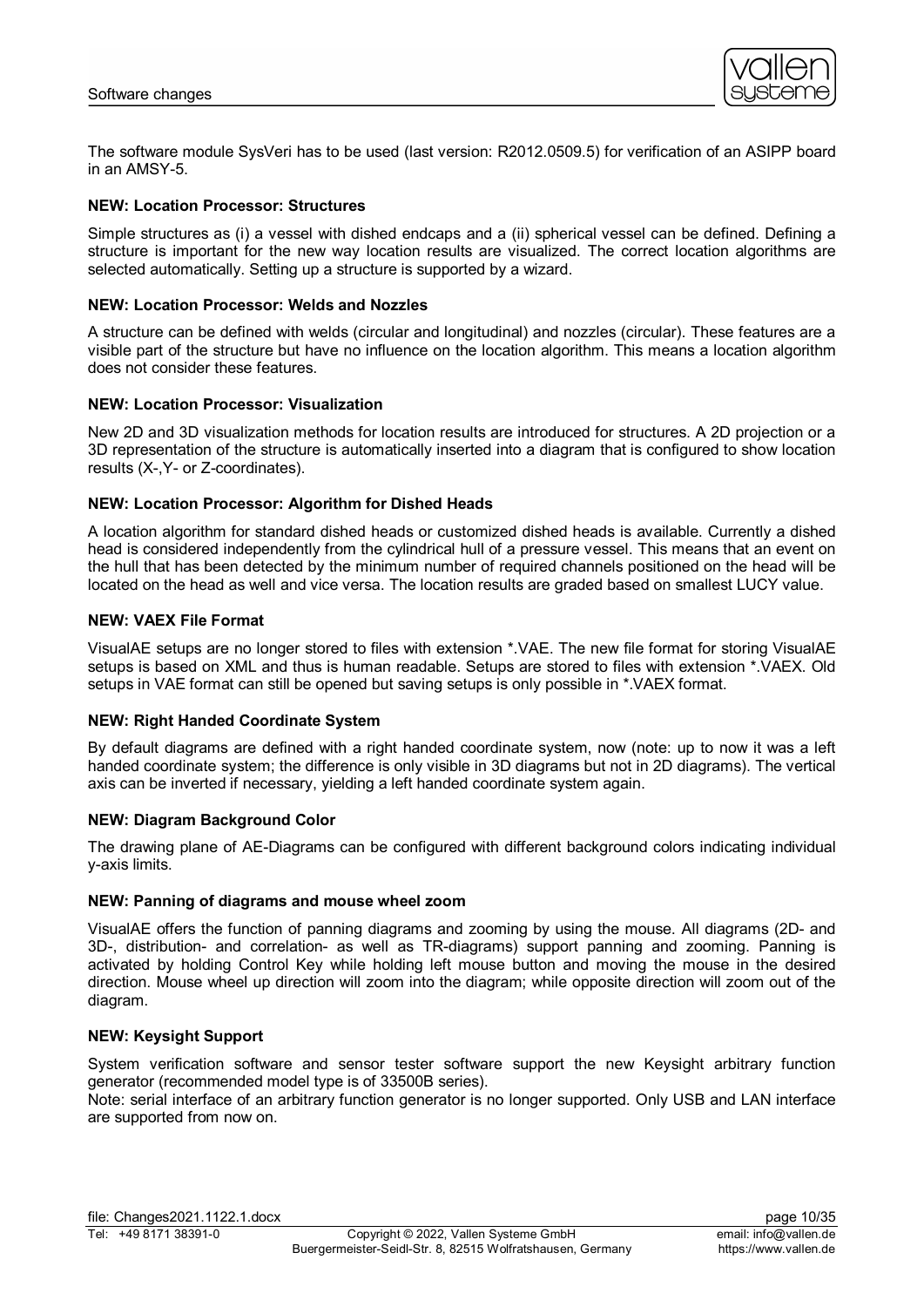

# **IMPROVED: TR Streaming Performance**

TR-data transfer speed has been increased. TR-data can be transferred with speeds up to 40MB/s.

# **NOTE: stopping Windows XP support**

With R2016.0811 Vallen Systeme stops support for Windows XP operating systems.

# **R2015.0430.6**

# **Fix: loading VAE setup with no Visuals defined**

VisualAE can be run with a VAE setup that has no page defined, i.e. no Visuals (diagrams or listings) defined.

#### **Fix: export to PRI-file with missing TR-data sets**

Export to PRI-file is a command provided by VisualAE (menubar  $\rightarrow$  Analysis  $\rightarrow$  Export to PRI-file...) that lets one export certain parts of a PRIDB and TRADB file. Export of transient data is handled correct when TRAI is available but data sets are missing (e.g. when TR-pipe has been emptied before download was completed).

# **Fix: multiple triggering of TR File Watchdog Actions**

Re-arming of TR File Watchdog has been improved so that an Action is not triggered multiple times, even when downloading of data in the TR-pipe takes longer than a second.

# **Fix: importing VAC setup data**

Corrected behavior of enabling the storage of relevant features (see "Acquisition Parameter Setup" menu, tab Data) when importing an VAC setup.

#### **Fix: converting AMS3 files to database format**

An incompatibility of data files generated by AMS3 Acoustic Emission measurement equipment was corrected that led to a wrong conversion to the database file format.

#### **Fix: corrected modification of Parametric Data for files converted from DTA format**

PAx Modifier correctly updates parametric data in files that were converted from DTA format to PRIDB.

### **R2015.0430**

#### **NEW: multiple Trigger Groups for transient recording**

A specific trigger mode (Normal, Master, Slave or Pool) can be assigned to a transient recorder of a channel in an AMSY-6 chassis. Trigger Groups allows defining subsets of channels, even across multiple chassis. Trigger modes are applied per Trigger Group. The first hit channel of a Trigger Group triggers the other channels according to the selected modes. Each channel can be assigned to one Trigger Group, only.

#### **NEW: time synchronous update of horizontal time axis in diagrams**

Left- and right axis limit of horizontal time axes in different diagrams can be configured to update synchronously, so that each time axis shows the same left- and right axis limits at all times.

# **Improved: User Processor – make results available in same User Processor**

In a User Processor several mathematical operations can be defined, each yielding a result. In the improved User Processor the order in which mathematical operations are carried out is given by the order of the list of operations that appears in the dialog. The top most mathematical operation is carried out first, followed by the next one in line. The improvement allows using results of a previous mathematical operation in subsequent mathematical operations in the same User Processor.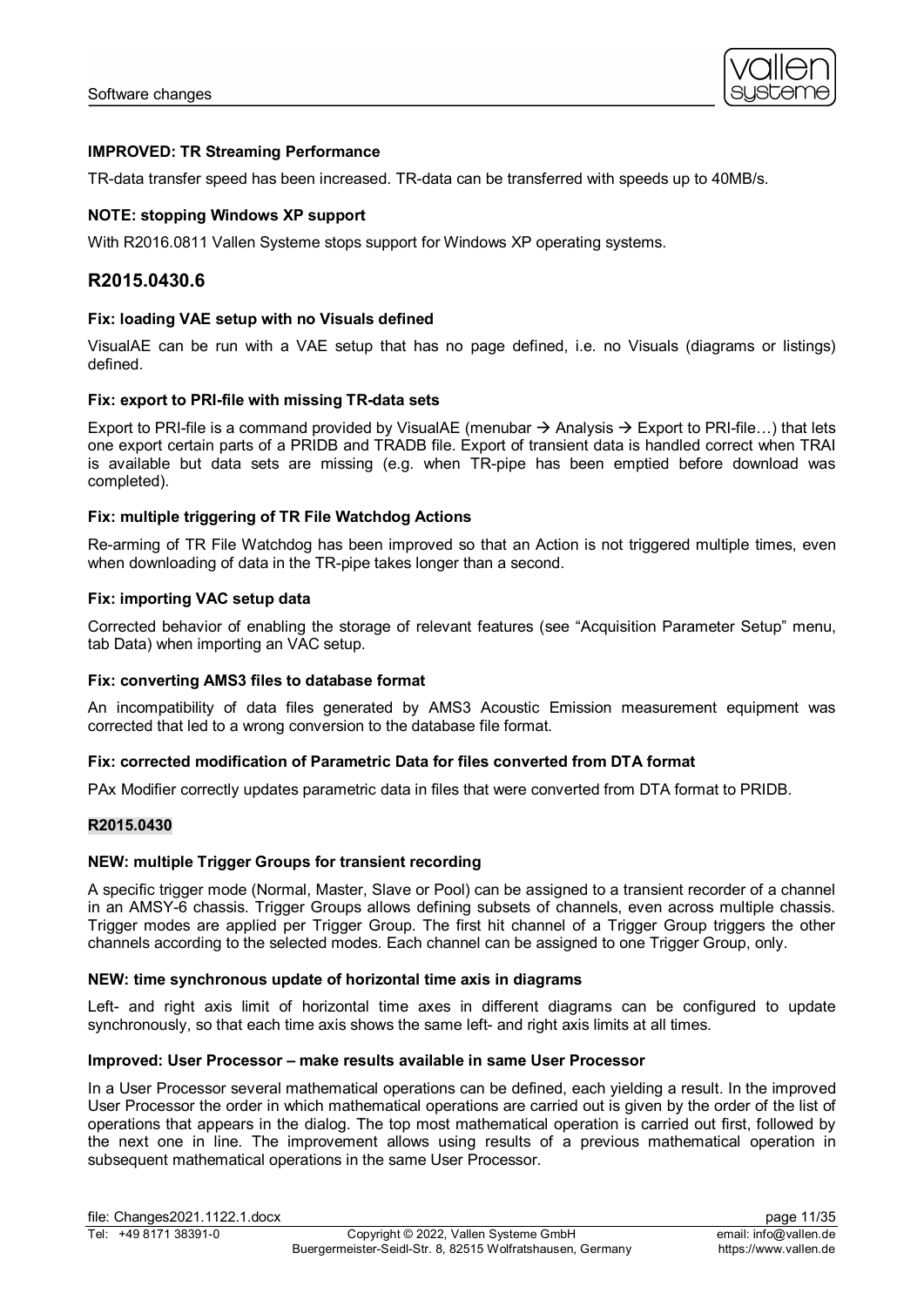

# **Improved: LogFile Viewer with "send..." button**

A "send..." button has been added to the LogFile Viewer. In case of an hardware error in data acquisition, this feature allows sending the logfile via email without having to copy or append the LogFile text manually to an email.

### **Improved: Spectral Ratios Extractor – increased number of time windows**

Up to now, the Spectral Ratios Extractor allowed definition of 4 time segments for which certain frequency features are extracted. With the improved Spectral Ratios Extractor 6 time segments can be defined.

# **Improved: Pax-Modifier – import via Clipboard**

The Pax-Modifier allows updating parametric data sets in an off-line process. This is necessary if parametric data cannot be fed into the analogue PAX channels during data acquisition. An improved feature allows importing PAX-data via the Clipboard. In cases when parametric data is logged manually or automatically to an Excel spreadsheet this feature allows importing all parametric data with a single click.

### **Improved: automatic selection of next label**

Labels can be predefined and saved to a file called labels.txt. Content of this file is displayed in the drop down combo box of the label dialog. An option can be enabled that automatically selects the next line in the labels.txt file and displays the result in the combo box.

#### **Improved: data transfer rate**

Transfer rate of data from ASIP-2 AE-signal processor to hard disk drive has been increased to at least 30MB/s (typical: 35MB/s). This increased speed greatly reduces the amount of time for downloading transient data from on board buffers.

# **R2014.0414.2**



# **Note:**

Software Release R2014.0414.2 is a service release published in July 2014. It can be installed with KeyFiles expiring April 14th, 2014 or later.

#### **Improved: signaling Sync-cbl (patch cable for synchronization of multiple chassis) malfunction**

In a multi chassis setup, chassis have to be connected in series via a patch cable. Clock and control information is transmitted from Master chassis to all Slaves via this cable. A log file message is produced by a bad electrical contact of pin pair 3,6 transmitting control information but is not signaled otherwise. Interrupting control line is causing a record disable for all subsequent chassis. Operator has not been informed about this condition. Error handling has been changed in so far that this defect throws an Acquisition Error which is permanently displayed in status bar of Acquisition. Additionally Alarm LED on MBx chassis is switched on. This alarms an operator about a malfunction of patch cable and that no data is recorded for AE-channels in these chassis.

#### **Fixed: SysVeri waits until function generator reaches steady-state output**

For certain tests VeriStim of SysVeri has not waited long enough for function generator output to settle. This led to wrong measurements and failure of SysVeri during testing of channels. VeriStim of the new software release takes this behavior into account with a longer delay before starting a measurement.

#### **Fixed and improved: moving/copying User Processors in VisualAE**

Listings and diagrams lost the reference to attributes of a User processor or an ECP when this processor was moved or duplicated in the data processing structure. As a result attributes of affected listings and diagrams need to be reassigned to the output of a moved or duplicated User processor or ECP. Now, output attributes of a moved or duplicated User processor or ECP remain connected to the input attributes of listings or diagrams.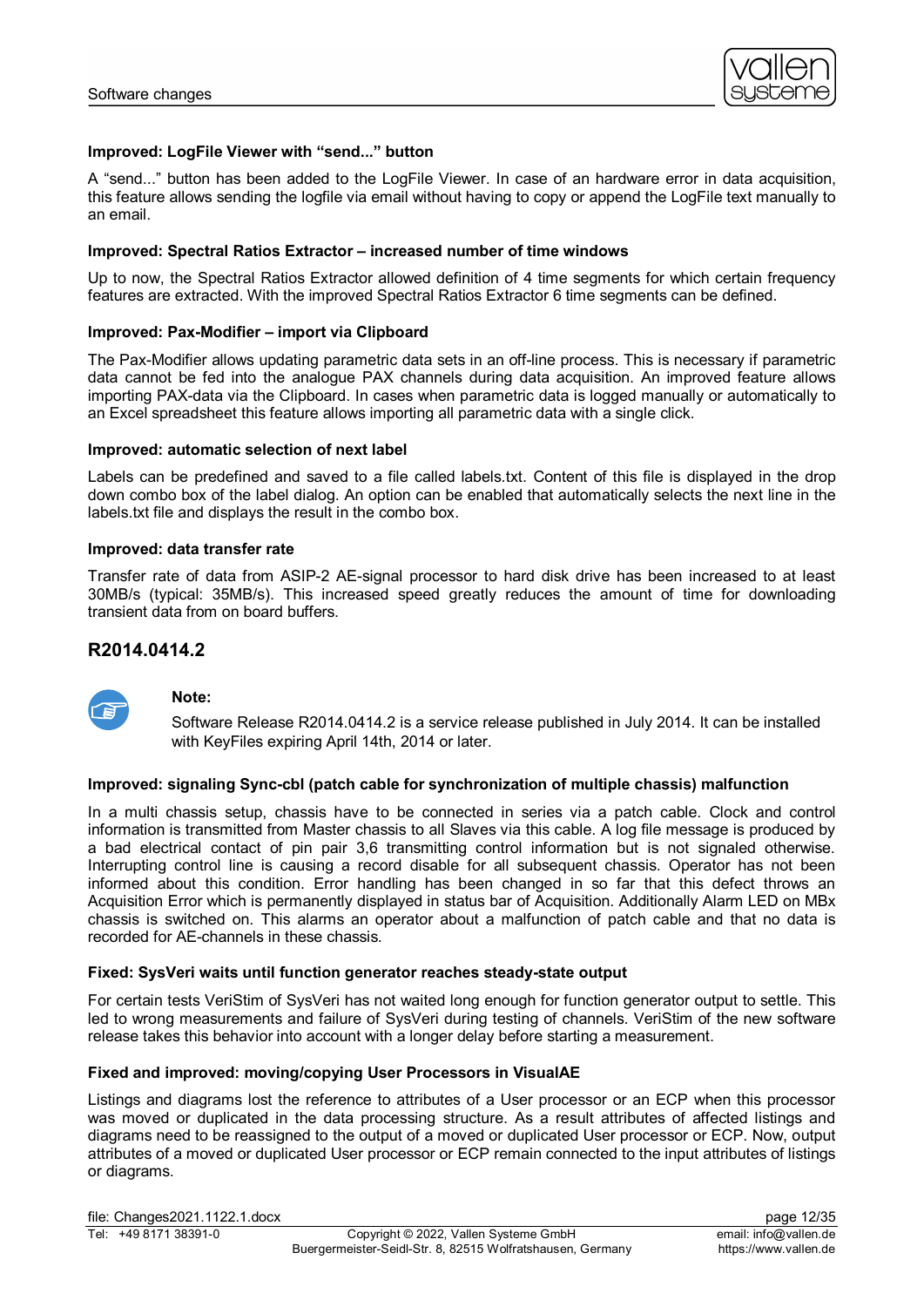

# **April 2014 – R2014.0414**

# **NEW: Duration Adapted Transient Recording**

Duration adapted transient recording describes a transient recording mode where each burst signal is stored from "PreTrg" samples before the first threshold crossing up to "PostD" samples after the last threshold crossing. "PreTrg" is the number of pre-trigger samples, "PostD" the number of post duration samples, both are user-defined parameters. Duration adapted transient recording ensures that the whole burst signal is recorded on a single TR-page. Even when hits of short and long durations occur in a high rate per second, each hit gets its own TR-page and its own TR-Index. TR-pages will be of different size, depending on the duration of each burst signal. This recording mode can substitute the continuous TR streaming mode and thereby save resources of the bus system and hard disk drive.

Fixed page length recording, which has been the standard way of recording transient signals in the past, is still supported.

#### **NEW: Spanish interface for VisualAE**

Spanish language interface has been added to VisualAE. As of this release VisualAE features a graphical user interface in nine languages: German, English, Italian, French, Romanian, Russian, Spanish, Chinese and Japanese.

#### **NEW: support of the Agilent 335xxB arbitrary function generator family**

Agilent arbitrary function generator is needed for system verification and AE-sensor testing. With this release the whole Agilent 335xxB family (for models 33509B/33510B the optional arbitrary waveform must be available for system verification) of arbitrary function generators is supported in addition to the previously supported models.

#### **Improved: Planar plane/cylinder location algorithm**

The planar plane/cylinder location algorithm is an iterative algorithm. It tries to minimize a deviation function that compares the measured delta-t pattern to a delta-t pattern of an assumed source location with every iteration. The iteration process is stopped once the deviation result drops below a defined minimum. On the other hand, the iteration is stopped if a defined number of maximum iterations is exceeded. The last assumed source position before iteration is stopped was delivered as location result. In some cases it can happen that the algorithm produces a bi-stable solution that never drops below the defined deviation minimum. In such a case the algorithm is stopped after it exceeded the maximum number of allowed iterations. However, the last location result may not be the one with the smallest deviation. The improved location algorithm will keep the location result with lowest deviation in memory and delivers it as result in this case.

#### **Improved: Location Processor ordering of results based on channel group**

The results of a location processor with several channel groups were ordered based on the result RANK. Especially when evaluating the results of several channel groups of one location processor with ECP, a fixed order according to the channel group number is advantageous. This new way of ordering location results has been realized with this software version and will be visible in listings or during ECP processing.

# **Improved: Making VisualAE setup parameters available in ECP processors**

Several setup parameters of a location processor can be read in by an ECP processor on the same branch. This enables to use location processor setup parameters in ECP code. These values are read only and cannot be set by an ECP processor

# **R2013.0809.1**

#### **NEW: Romanian interface for VisualAE**

Romanian language interface has been added to VisualAE. As of this release VisualAE features a graphical user interface in eight languages: German, English, Italian, French, Romanian, Russian, Chinese and Japanese.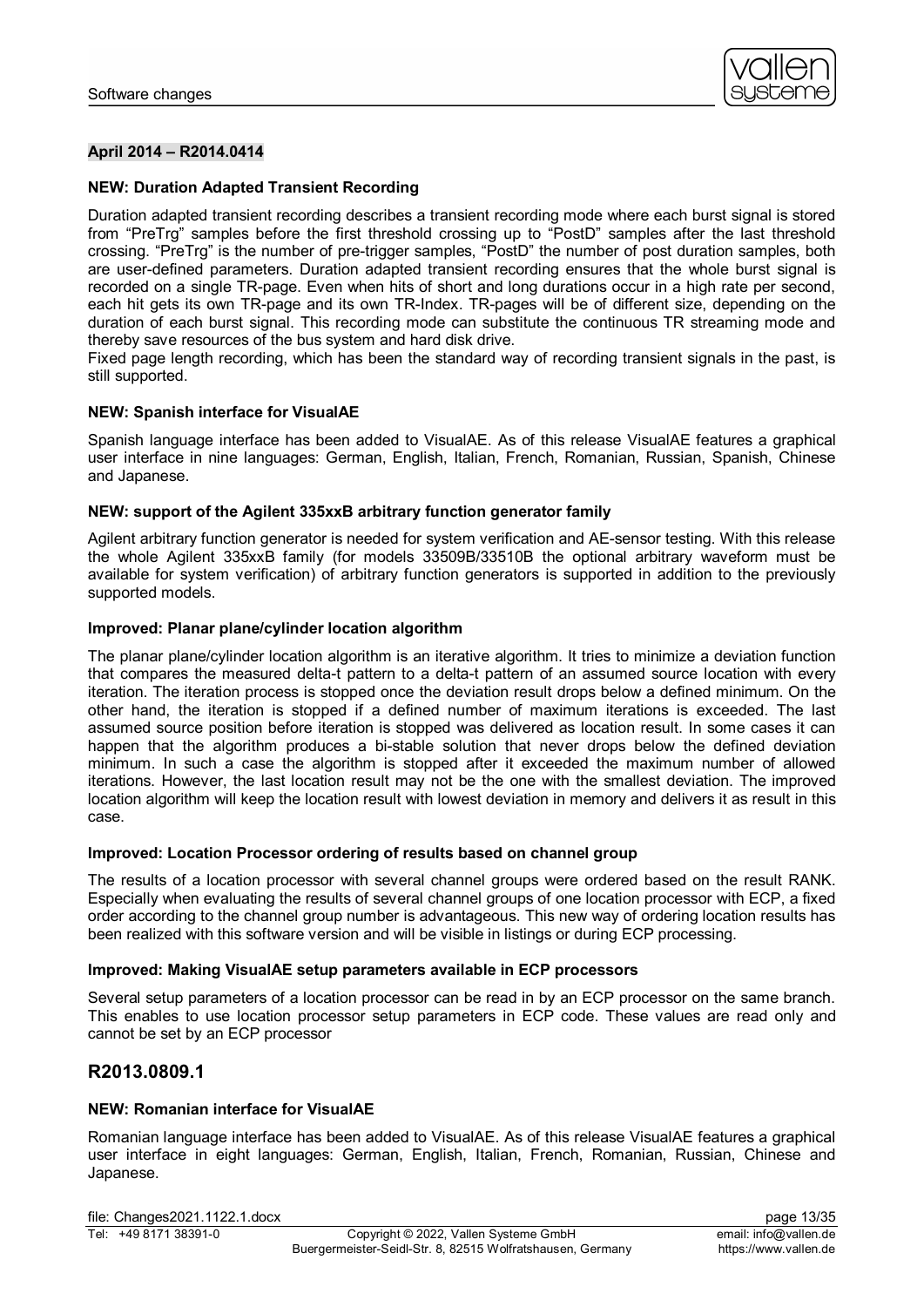

### **Improved: online behavior of VisualAE**

Online behavior of VisualAE was improved. This applies when Acquisition is running and VisualAE reads data from active acquisition file. Two issues have been improved: (i) VisualAE remembers its running status when Acquisition is paused and restarted and (ii) when measurement results have been added or removed from being stored to acquisition file, VisualAE updates this information immediately.

# **Fixed: corrected scaling of parametric input range of 1V**

Parametric input range of  $1V_{\text{ok}}$  was scaled wrong by Acquisition. As a result stored values of voltage samples of a parametric channel were too high. This was troublesome with parametric record control. A recording could have been disabled even though parametric input was within user- or factory default set input range that should enabled recording.

#### **Fixed: corrected assignment of channel numbers to TR slave channels**

In the TR data records (hence TR-diagrams) channel numbers of slave channels were lost in a Master-Slave- or Pool-trigger transient recording setup. All slave channels received channel number of Master channel. Channel assignment of slave channels has been corrected.

# **August 2013 – R2013.0809**

# **NEW: Free file format for storing acquired data**

With the current release the Vallen AE-Suite software changes from a proprietary file format to a free file format for acquired data (AE-feature data as well as transient data). The free file format is based on SQLite and offers all the advantages of storing data to a database. Speed performance is kept at the same level. Data will occupy slightly more space on disk. A description of all changes in software related to the new, free file format can be found on the next page.

#### **NEW: 16 parametric inputs**

16 parametric inputs are supported in a multi chassis setup. The maximum number of parametric inputs an MB6 or MB19 and MB2 supports is 8 and 4, respectively. In a multi chassis setup, that is interconnecting up to eight MB2, MB6 or MB19 chassis a total number of 16 parametric inputs can be realized.

#### **IMPROVED: new functions implemented in AcqCmd**

AcqCMD and AcqCmdAPI have been improved by adding two more functions: change acquisition threshold and enable/disable transient data recording. Changing acquisition threshold performs the same way as online threshold control. The second feature is a software emulation of the hardware switch to enable/disable transient data recording.

# **IMPROVED: removed limit for maximum FFT window size in Feature Extractor**

The limit for maximum number of samples of an FFT window has been removed from the FFT Feature Extractor- and the Spectral Ratio Extractor Plug In. A full TR-page (maximum size is 524,288 samples) can be transformed to frequency domain.

#### **IMPROVED: attenuation profiler**

Titles of attenuation profiles will be included in printout (only if there is more than one attenuation profile in a VisualAE Setup). Additionally attenuation profiles can be copied to clipboard as a bitmap for export.

#### STILL TO COME: full support of XTR writing to feature file functions for free file format

Currently XTR supports only reading out of transient data from a transient data file. It does not yet support writing features to a transient feature data file. This functionality will be implemented with an upcoming software release.

#### Changes because of new free file format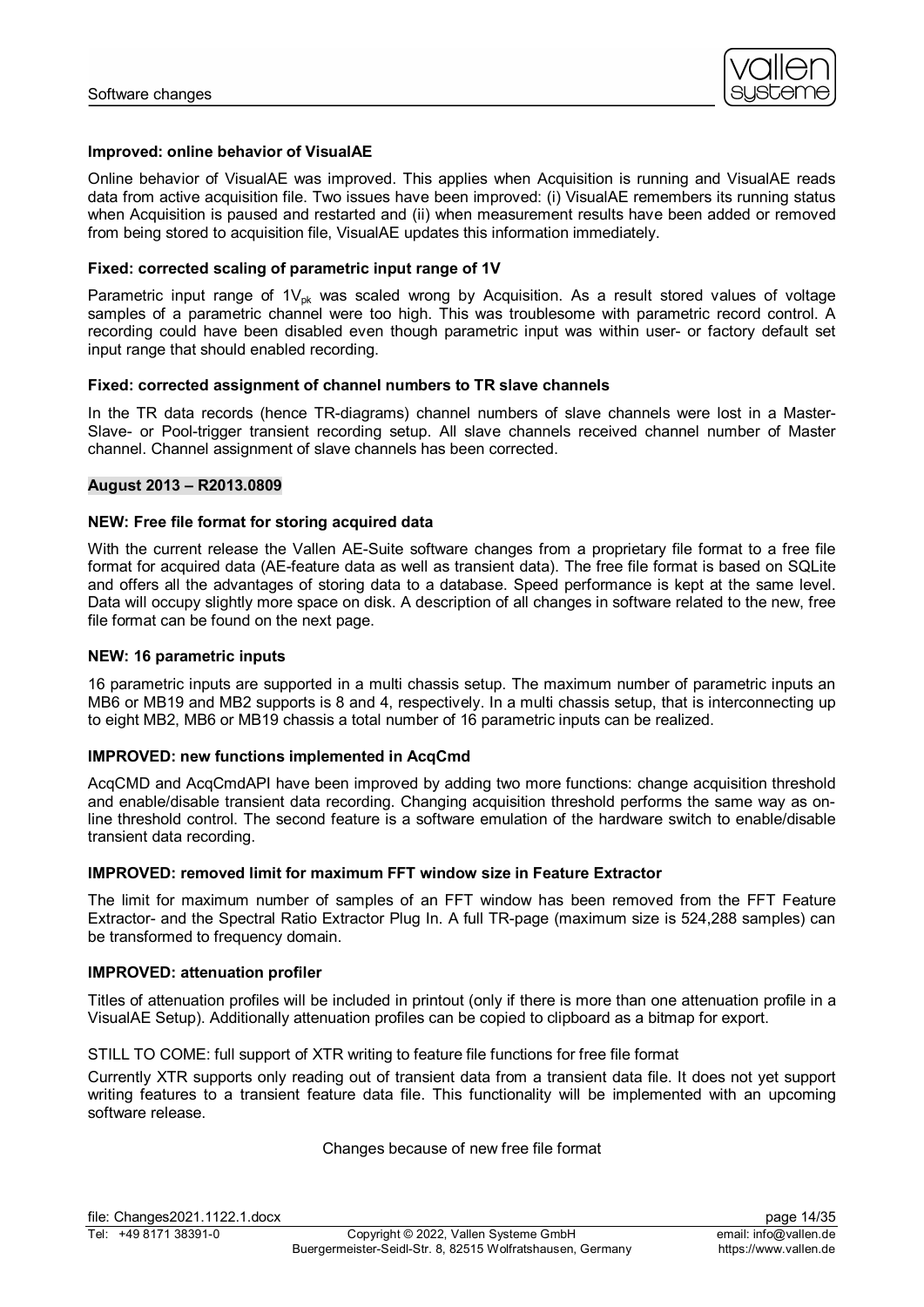

New file extensions "pridb" and "tradb"

The new file format extensions are pridb and tradb for primary- and transient data, respectively. The first three letters of the file extensions indicate what kind of data is recorded: primary data or transient data. The last two letters indicate that the new file format is a data-base.

A VAC (acquisition setup) file is no longer necessary since acquisition setup data is stored to PRIDB file. Importing acquisition setups to a new file is done the same way as before.

VisualAE, VisualTR and VisualClass support both file formats. Mixing of file formats in data analysis (e.g. PRIDB and TRA or PRI and TRADB) is not possible, however.

### No more preallocation of primary and transient data files necessary

Preallocation of data files was necessary in times when hard disk storage area was limited. This practice ensured that no other application could occupy storage space that was reserved for measurement data.

Nowadays preallocation is inconvenient, gives rise to errors in case of preallocating large space and may be troublesome in an automated data acquisition environment.

With nowadays storage capacity of hard disk drives, the risk of another application taking up storage capacity that was envisaged for measurement data is minimal. The risk is much large that a preallocation fails because file size has been chosen too large for the program to handle. Especially in automated environments a failure in preallocation may result in an unrecoverable error.

# Define what data needs to be recorded

Only record data that is required for analysis, e.g. only one or two parametric inputs or disable cascaded hit features or parametric counters. Select the features that need to be stored from the "Data" tab of Acquisition Parameter Setup. Save some disk-space and tidy up VisualAE-menus.

# New way of handling time

Time measurement is unlimited by definition. The old file format had fixed size of records, even for time. As a result the maximum recording time in a single file was 320 days. No such limitation applies in case of the new file format, simply because the size of records can be adapted on-the-fly. For the operator it is no longer necessary to distinguish between "Absolute date/time of recording" and "Recording time" for the start time reference. All relevant information, absolute date-time or relative time, can be extracted from the recorded time data.

# Using all frequency domain features

The new file format has no limitation for the number of records stored per dataset. All possible frequency domain features can be used simultaneously next to the classical AE-features in an analysis. No more limitation to a maximum of 14 frequency domain features – no more picking hexadecimal codes for frequency domain features. All frequency domain features can be selected by their name.

#### Record both Signal Strength and True Energy

In the past only Signal Strength or True Energy was recorded. An operator had to decide before starting the measurement what data he needed for on-line or post processing routines. While the hardware acquired both features, only one of it was stored because of the limited number of records per data set. When using the new file format both features are stored and there will be no more need to decide beforehand what feature is required.

#### Using data in old data format

VisualAE and VisualTR can read in and process old data format just the same way as before. Use the utility PRI2DB to convert primary data files and transient recording data files to the new free file format.

# **R2012.0509.4**



# **Note:**

R2012.0509.4 is the last AE-Suite software release that supports ASIPP Acoustic Emission Signal Processor boards.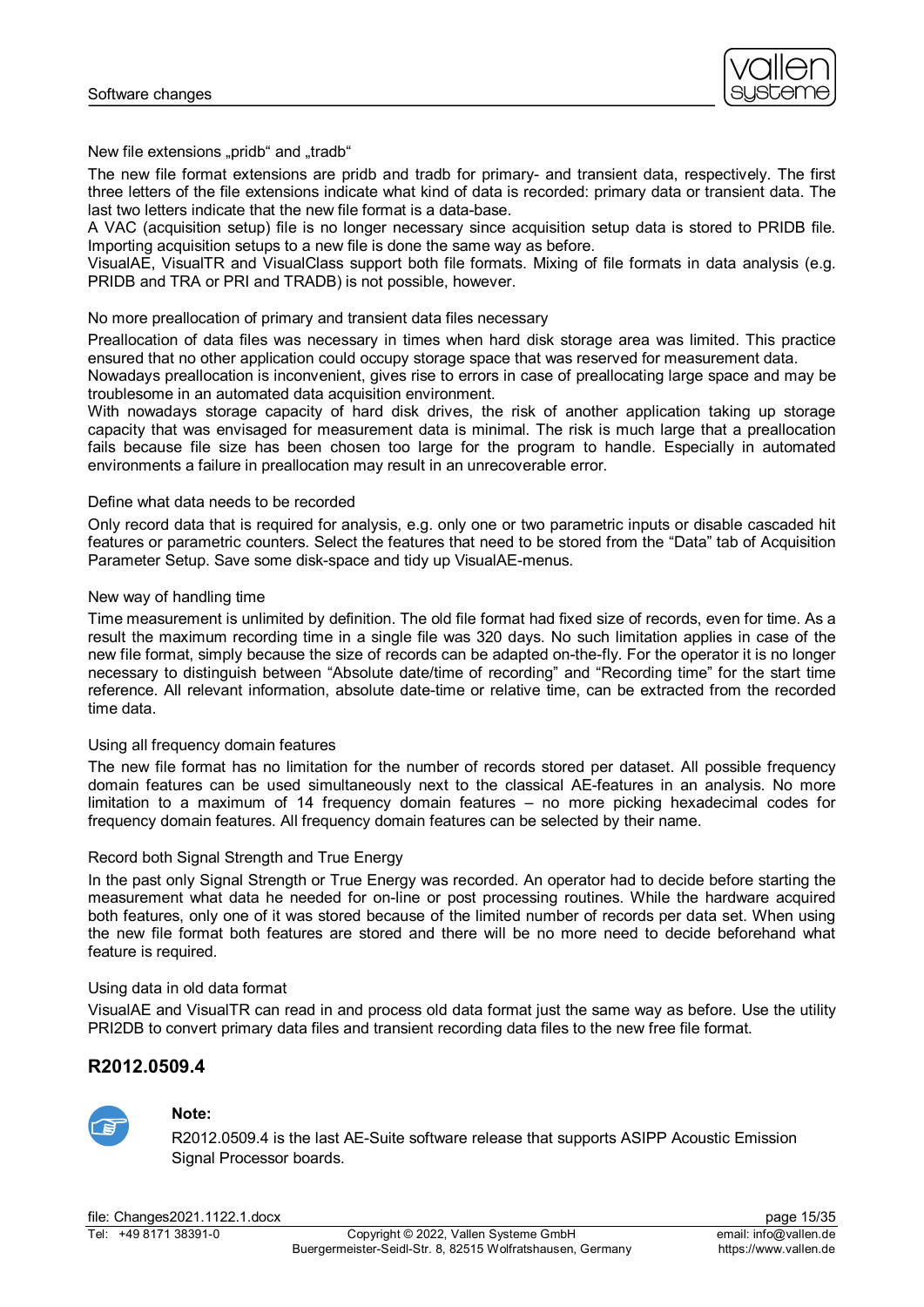



### **Note:**

Software Release R2012.0509.4 is a service release published in April 2013. It can be installed with KeyFiles expiring May 9th, 2012 or later.

All users are recommended to install this release!

### **Improvement: remember TRA File preallocation size**

The file allocation dialog (when switching from Setup-Up Mode of Acquisition into Record Mode) initialized the preallocated size of the primary data file (PRI-file) with the last set value. The preallocated size of the transient data file (TRA-file) was automatically set to 8 times the size of the primary data file. In R2012.0509.4 size of the preallocated transient data file will be set to the last chosen value.

#### **Improvement: SysVeri for AMSY-6**

SysVeri program was designed for AMSY-5 system. It can be applied to AMSY-6 systems. Changes in the process of verification were documented in the System Verification manual. The new SysVeri program lets the user decide in the beginning whether he wants to verify an AMSY-5 or AMSY-6 system. The dialogs for AMSY-6 verification have been adapted to reflect the differences between AMSY-5 and AMSY-6.

# **FIX: SysVeri calculation of should-be value for energy comparison**

For verification of energy measurement SysVeri generates some predefined AE-signals which are fed into the AE-channel. The Analyzer of the SysVeri module slightly overestimated the AE-signal energy of these signals. In some cases this lead to deviations larger than specified for low energy AE-signals (only for low energy signals!). The energy calculation of the should-be value inside the Analyzer module has been corrected.

# **FIX: Displaying 2D clusters in 3D diagrams**

Clusters, which were defined for only 2 attributes were not properly drawn in 3D diagrams. In the new software version R2012.0509.4 2D clusters will be drawn as 2D objects in 3D diagrams.

# **NEW: command line argument for FFT Feature Extractor**

The FFT Feature extractor supports a "/run" (or "-run") command line argument, similar to VisualAE. This allows automating FFT feature extraction (e.g. start and run the FFT Feature Extractor from the command line).

#### **NEW: new command line parameters for AcqCmd.exe and new commands for Acquisition API**

Four new command line parameters have been added to AcqCmd.exe that let one control the recording status of Acquisition in a similar way as the front panel switches "AE-enable" and "TR-enable" do. The according functions have also been made available to the Acquisition API.

#### **October 2012 – R2012.0509.3**

#### **FIX: AMSY-5 DMA transfer issue**

AMSY-5 data transfer from ASyC internal buffer to hard disk drive is done by use of DMA transfer. In some corner cases (using Windows XP running on a laptop, PCI Expansion, AMSY-5, data acquisition with long TR-pages and high data rate) TR-data was not properly transferred to hard disk and part of it was lost. This situation was indicated by an entry in the log file ("IOPTRReadData DMAfromIOP Error: 513" or "IOPTRReadData DMAfromIOP Error: 515"). This was only an issue for TR-data transfer. AE-data transfer was never affected. The new version of Acquisition has optimized and improved DMA access patterns.

#### **FIX: missing 3D diagrams**

Running Windows XP and using nVidia type graphic cards caused issues in some cases when exporting 3D diagrams (to bitmap or to printer) or viewing them. In case of exporting only a portion of the diagram is shown as a bitmap. In other cases 3D diagram was not shown at all in VisualAE. The new version of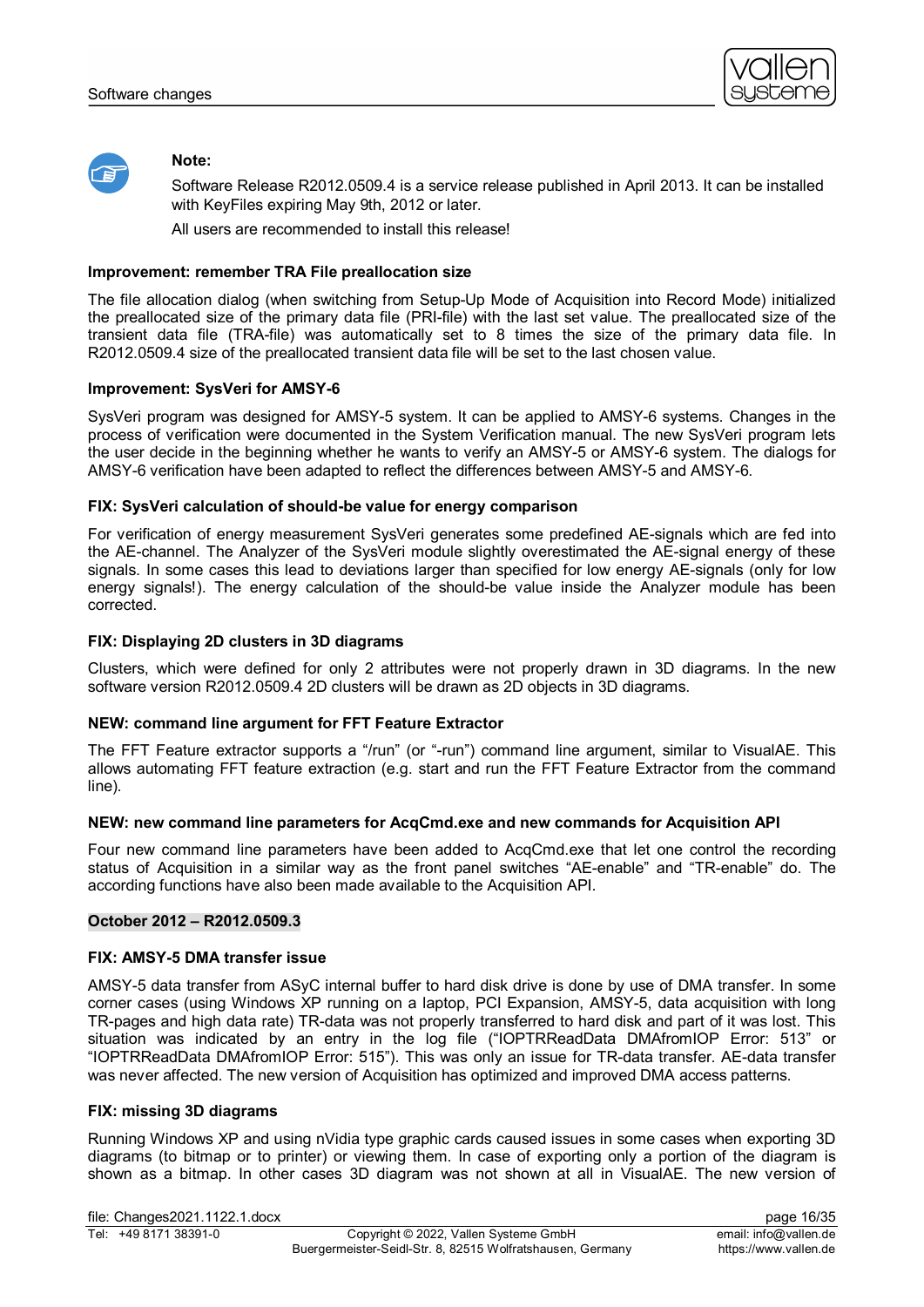

VisualAE omits any hardware acceleration that may affect the outcome depending on used graphic card chip.

#### **FIX: copy-to-clipboard and printout of Attenuation Profiler page**

Printout-page function has been fixed for Attenuation Profiler in order that it produces nice printouts of attenuation diagram, listing, amplitude vs. distance table and settings group. A copy-to-clipboard function has been added to the attenuation diagram.

#### **FIX: printout of pages**

Print-all-pages function of VisualAE was producing printouts where part of diagrams and listings were missing. The new version of VisualAE fixed this function and it produces nice and clean printouts of each page of a VisualAE setup.

#### **FIX: export-to-pri of location processor data**

The export-to-pri function of VisualAE is able to export processed data of a defined time window. If the source of data for export was a location processor, a hit could be incorrectly arranged before the very first Event data set. With the new version of VisualAE no more time sorting errors occur when data of a location processor is exported.

#### **IMPROVED: performance enhancement of VisualAE**

Very large setups (~50 pages, >200 Visuals) could seriously degrade the performance of VisualAE, meaning that it may take a long time for a new page to be displayed when switching between pages. Management of resource usage (RAM, CPU, graphic card) was improved to achieve a fluent way of changing between pages.

### **IMPROVED: rearming Acquisition Watchdogs**

Acquisition Watchdogs are a feature of the Alarm Manager, triggering a Warning or Alarm when PC or Acquisition resources are running low (e.g. PRI- or TRA file running full, Acquisition not receiving data, data storage lagging behind data generation, etc.). Philosophy of Alarm Manager was to confirm and rearm every Warning or Alarm manually. However in case of autonomous data acquisition it makes sense to rearm Acquisition Watchdogs with every new start of Acquisition automatically. The new version of the Alarm Manager has this function implemented

### **R2012.0509**

#### **NEW: 13 new application specific filters**

13 new application specific filters have been added for the low frequency range. These filters are included in ASIP-2/A and can be added to ASIP-2/S any time. The new application specific filters are 3 low pass filters at 55kHz, 67kHz and 82kHz and 10 band pass filters: 20-55, 25-55, 20-67, 25-67, 30-67, 20-82, 25-82, 30-82, 35-82 as well as 40-82 (all stated values given in units of kHz).

#### **NEW: AEP3N input device**

The AEP3N is the successor of the AEP3 preamplifier and supports the same features: Single ended and differential inputs, programmable gain 34 to 49 dB in six 3dB-steps, and sharp band-pass plug-ins. AEP3N is software compatible with AEP3. As an additional feature AEP3N offers the insertion of an internal 34 dB attenuator for a programmable gain of 0 to 15 dB.

# **NEW: SISO3 as input device**

Similarly to topic above the introduction of the intrinsically safe AE-sensor system, ISAFE3, requires definition of an according input device. ISAFE3 input device is called SISO3. SISO3 input device supports AST (automatic sensor test), 50 Ohm input impedance and a power supply of 28V DC. SISO3 can be configured with three different gain settings: 14dB, 20dB and 26dB for a total gain of ISAFE3 measurement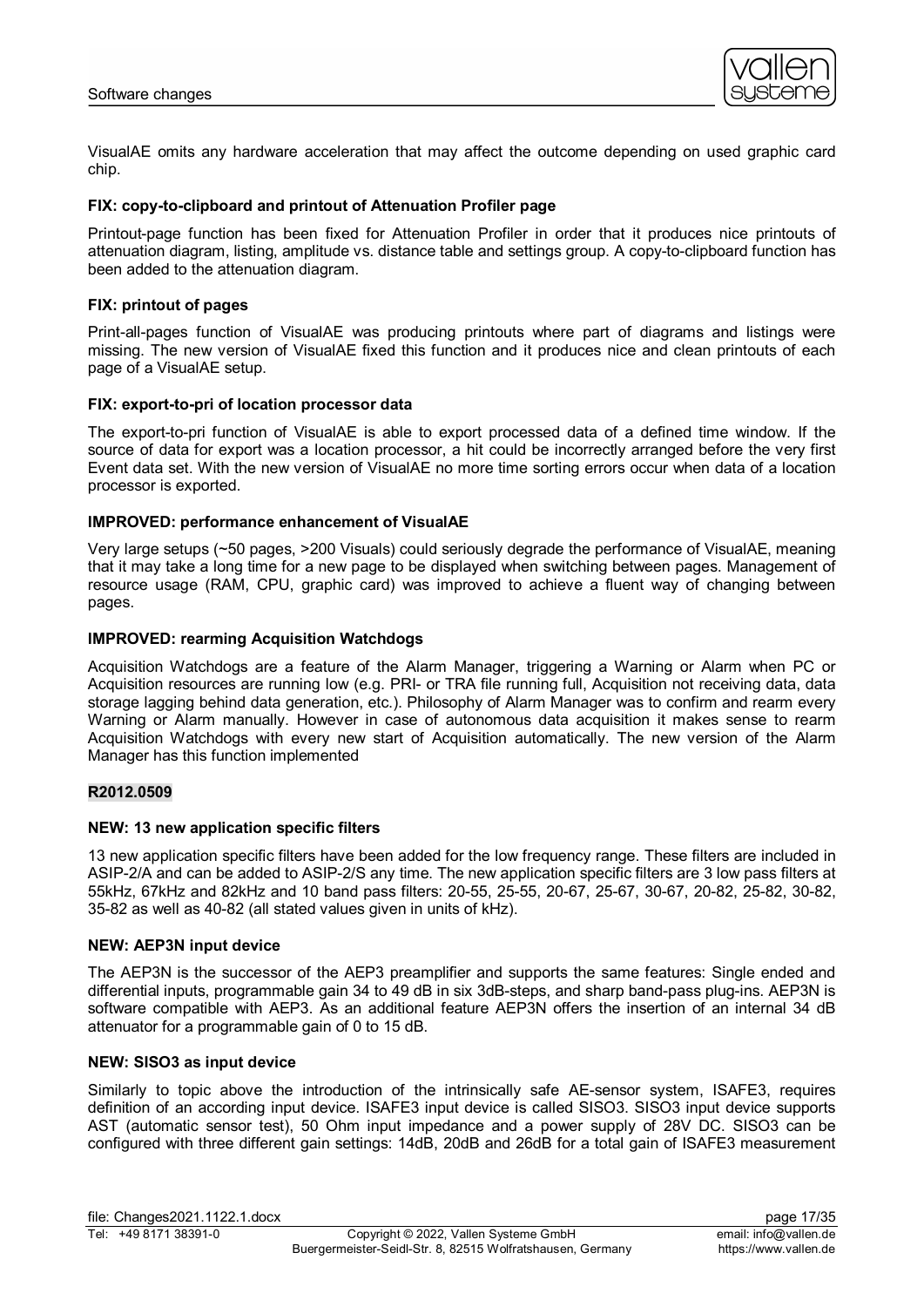

chain of 34dB, 40dB and 46dB, respectively. SISO3 input device is available with ASIP-2/S and ASIP-2/A, whereby AST is only possible with ASIP-2/A.

# **NEW: Shell Command Action class for Vallen AE-Suite Alarm system**

The Vallen AE-Suite Alarm system supports predefined Actions. Up to now only Custom Action allowed to trigger execution of user code. The new Action Shell Command allows executing shell commands which can be used to start user defined scripts or programs. While the known Custom Action is based on an Application Programming Interface (API), the Shell Command Action has no additional interface which needs to be taken care of. The advantage of the Shell Command Action is its simplicity of use. The disadvantage is its fire-andforget characteristic. Once a Shell Command Action is triggered no more interaction with Alarm system is possible (External Action class provides this functionality).

#### **IMPROVED: ACQCmdAPI supports new command/function SetThreshold**

ACQCmdAPI, short for Application Programming Interface (API) and Command Line Tool (Cmd) for Acquisition (ACQ) supports a new command/function: The SetThreshold command/function accepts two input arguments. One argument specifying the detection threshold, the other one defining which channel (one or all) is set to new threshold value. This command/function can be used in automation environment, where it is required that VisualAE delivers feedback during measurement if detection threshold needs to be changed.

# **IMPROVED: ACQCmdAPI supports new command/function LoadFile**

ACQCmdAPI, short for Application Programming Interface (API) and Command Line Tool (Cmd) for Acquisition (ACQ) supports a new command/function: LoadFile. With this command/function an Acquisition setup file can be specified which is loaded and used for subsequent data acquisition. This is useful for automation to (a) start acquisition with a defined setup, (b) change between different acquisition modes conveniently and (c) record data to a specific folder.

#### **IMPROVED: array support for ECP scripting environment**

From this software version on Embedded Code Processor (ECP) supports array functions. Array functions are documented in the ECP User Manual which is shipped with ECP software modules.

#### **IMPROVED: libraries for ECP scripting environment**

Embedded Code Processor (ECP) has been configured to support libraries. Libraries are included in ECP code by according script commands. An example of using a library can be found at c:\Vallen\GStarted\ECP-Demo\IB-Acknowledged.ecp. Two libraries are already included in ECP software modules: Lists and Classes. Class library eases usage of classes and objects in ECP environment. List library provides queued – and stacked list types.

# **R2011.1115.5**



#### **Note:**

Software Release R2011.1115.5 is a service release published in March 2012. It can be installed with KeyFiles expiring November 15, 2011 or later.

AMSY-6 users are urgently recommended to install this release!

#### **FIX: issue with parametric recording (AMSY-6 only)**

Under certain circumstances (e.g. operating equipment at elevated temperature), parametric channels deliver a fixed reading no matter what the input is. This behavior is related to a glitch in AMSY-6 firmware for parametric channels. The issue is fixed when installing the new AMSY-6 firmware delivered with this release.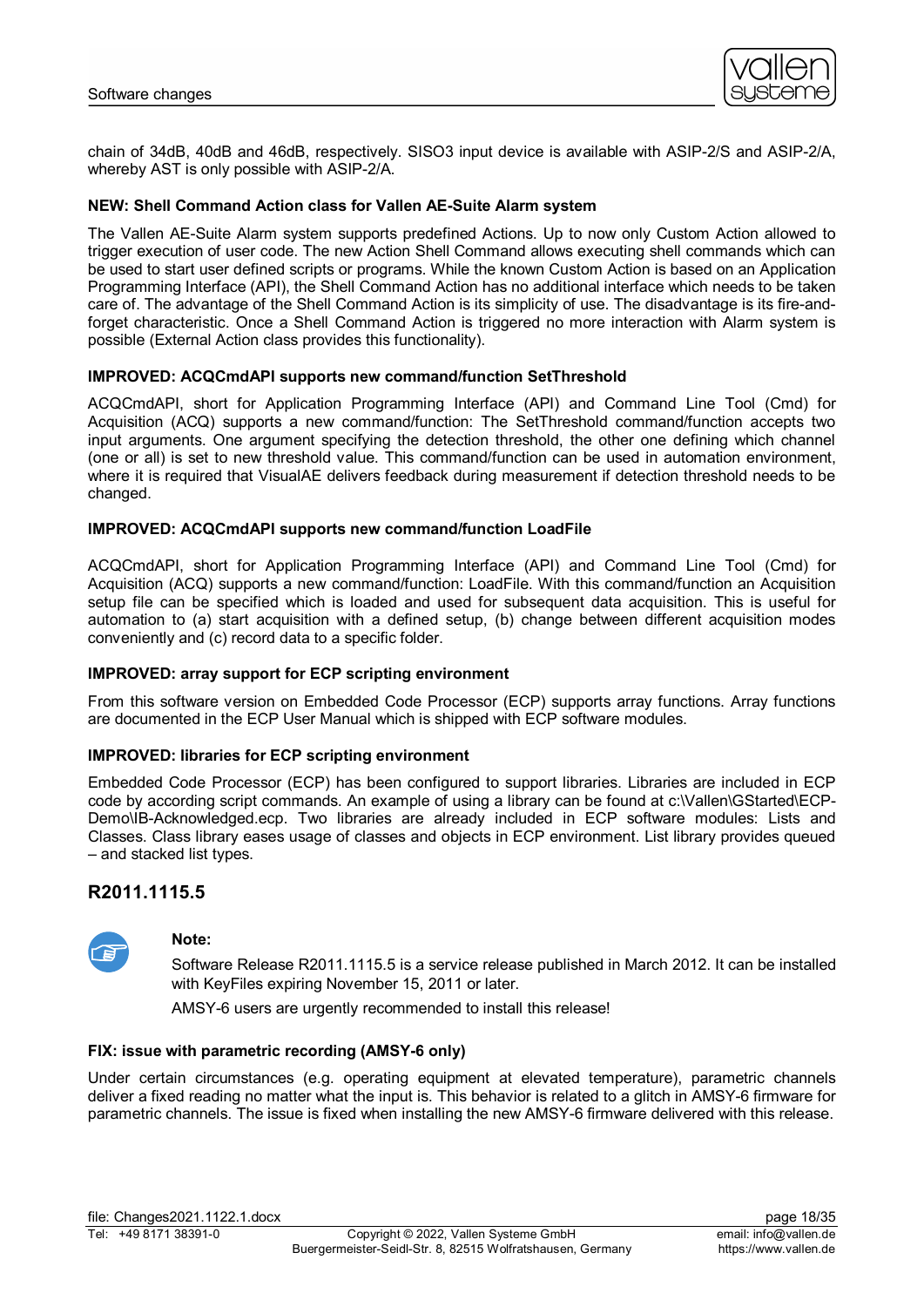

# **FIX: 3D diagram plotting issues**

Following issue has been fixed: update/refresh of 3D diagram during online analysis. Under some circumstances 3D diagrams were not updated and hence data not shown. This issue has been fixed.

#### **FIX: issue with export to a new pri-file (only in SW version R2011.1115 and 2011.1115.1)**

The export of data (pri-, tra-data) by the use of the "export to PRI-File…" function in VisualAE may be faulty when data source for export is an Event-/Location processor. Users running R2011.1115 or R2011.1115.1 should update their software to R2011.1115.5

# **IMPROVED: 2D diagram distribution plot updating**

In some cases 2D diagrams (x-axis limit smaller than bin number \* bin width) were not visually updated on screen when value of x-attribute exceeded x-axis limits. Update of diagram was postponed until distribution pins had to be resized. As an effect diagrams appeared to be frozen.

# **IMPROVED: RMS calculation at high hit rate**

RMS of signal is calculated for the time period between last threshold crossing and first threshold crossing of a new hit. Integration interval for RMS is usually 13ms. In cases of high hit rate the RMS cannot be accumulated over the whole integration interval before a first threshold crossing occurs. In such cases, the accuracy of RMS calculation has been improved.

# **IMPROVED: removed limit of DDT (ASIP-2 only)**

Up to now DDT was limited to 6.5ms. During hit based recording this limit was not a hindrance. In continuous mode this limit could be a hindrance when time window for AE-feature extraction should be larger than 6.5ms. In such a case ENY was only accumulated for the first 6.5ms neglecting the remaining part of the time window. Hence ENY differed from ENYS, whereby ENYS delivers the correct result. By removing the limit for DDT, ENY accumulation considers the whole time window even in cases when time window is larger than 6.5ms

# **R2011.1115**

#### **NEW: Import of sensor coordinates**

Sensor co-ordinates can be imported from clipboard to channel position table of location processor. Calculate sensor positions on e.g. complex objects like spheres in an external application (e.g. Excel). Import results of external calculation via clipboard into channel position table of location processor

# **IMPROVED: Streaming of transient data (AMSY-6 only)**

New AMSY-6 firmware enables streaming of transient data at a rate of 10MB/s per chassis. This data rate corresponds to streaming of 1, 2, 3 or 4 channels at a sample rate of 5MHz, 2.5MHz, 1.67MHz or 1.25MHz, respectively. One root USB port can process at least 30MB/s of data, i.e. data of three streaming chassis. Higher data throughput, up to the limit of hard disk drive controller, can be achieved by using more root USB hubs and chassis.

# **IMPROVED: fast download of TR-pipe (AMSY-6 only)**

New AMSY-6 firmware accelerates download of TR-pipe. Download speed is doubled, i.e. it takes only half the time to download transient data from TR-pipe.

#### **IMPROVED: Windows 7 / Windows Vista Compatibility**

Windows 7 and Windows Vista compatibility has been improved: install and run Vallen AE-Suite software with active User Account Control (UAC).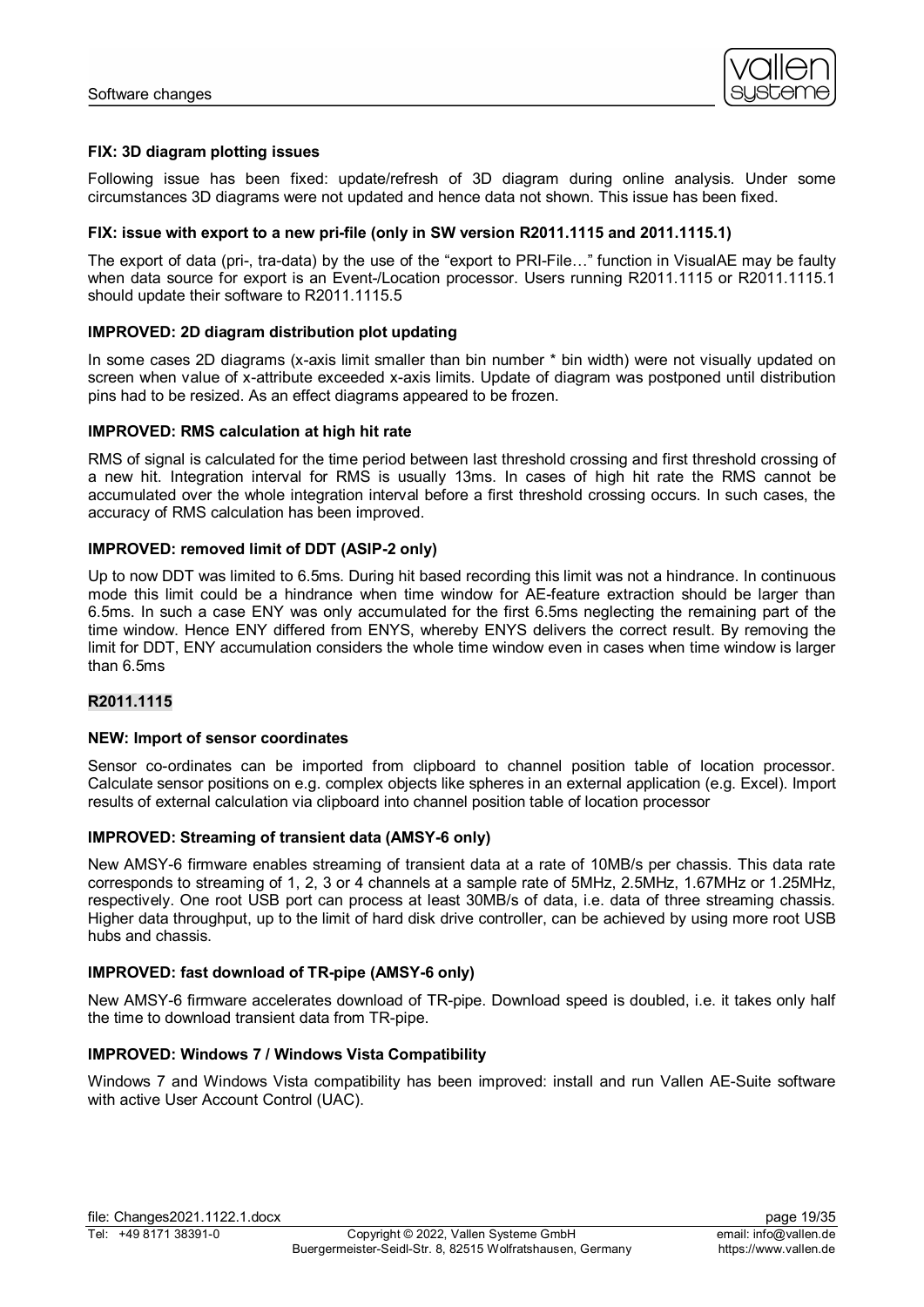

# **IMPROVED: 3D diagrams**

Improved mouse interaction lets one rotate and scale 3D diagrams interactively. While this is a small change we started implementing new 3D graphic engine which will be completed in several steps. More features will be added in the future such as importing complex geometries with used defined "skins" (e.g. skins showing welds, manholes, etc.). This will aid the perception of location results in 3D plots.

### **IMPROVED: Locating AE-sources close to sidewalls of tank floors**

Event data set assembly is preceding step of locating AE-sources. Any hit sequence of an AE-source cannot be located if it cannot be grouped into an event data set with the required number of channels for a location algorithm. Up to now an event data set is closed when a sensor is hit twice. We observed that sensors are hit twice before any other sensor is hit when AE-sources on a tank floor are close to a sidewall. Event Builder processor lets users choose if multiple hits of a channel should terminate an event data set or not, improving location results.

#### **IMPROVED: Display only sensor positions of a single channel group in a location diagram**

Filtering for a single channel group after a location processor will only display sensor positions of that channel group in subsequent location diagrams (see also AMSY-6 Operation Manual, chapter 14).

# **IMPROVED: Diagram attributes of LATI vs LONG**

A spherical location processor produces LATI and LONG (latitude and longitude) as location result. Up to now it was only possible to display LATI and LONG results in a 3D plot. With new software release LATI vs. LONG 2D plots can be created. Clustering data is also possible in such a diagram.

# **IMPROVED: ADT – test date field added**

For our ADT customers we added a new test date field to ADT setup and ADT reports.

# **R2011.0509.2**



#### **Note:**

Software Release 2011.0509.2 is a service release published in July 2011. It can be installed with KeyFiles expiring May 9 2011 or later. It contains two important fixes and some performance improvements.

All AMSY-6 users who use transient recording are urgently recommended to install this release!

#### **FIX (AMSY-6 only): transient recording blocking at high data load**

During varied hit activity transient data recording software can become blocked, when using AMSY-6 and software release 2011.0509. Since AE data acquisition continues unaffected, the user might overlook this. While TRAI values are correctly shown in VisualAE, corresponding TR-data might partly not be stored. If this happens, the user is forced to clear TR Pipe manually to close the acquisition, what causes the loss of TR data. Software release R2011.0509.2 fixes this issue in the acquisition program.

### **FIX: lock up behavior of Auto Feature Selector in VisualClass**

Under some circumstances function Auto Feature Selector in VisualClass cannot be aborted manually. Software release R2011.0509.2 corrects this behavior.

IMPROVED: speeding up tra-file export by use of VisualAE when waveforms are missing but corresponding indices (TRAI) exist

Downloading a lot of waveform data can take up much time. On user action (Clear TR-pipe) downloading the TR-pipe can be skipped (useful when transient data transfer is not desired). The waveform data in TR-pipe is lost. Nevertheless corresponding waveform indices (TRAI) are stored in primary data file. Using VisualAE export function on files containing TRAIs with missing waveforms takes exceptionally long. Software Release 2011.0509.2 speeds up export of data.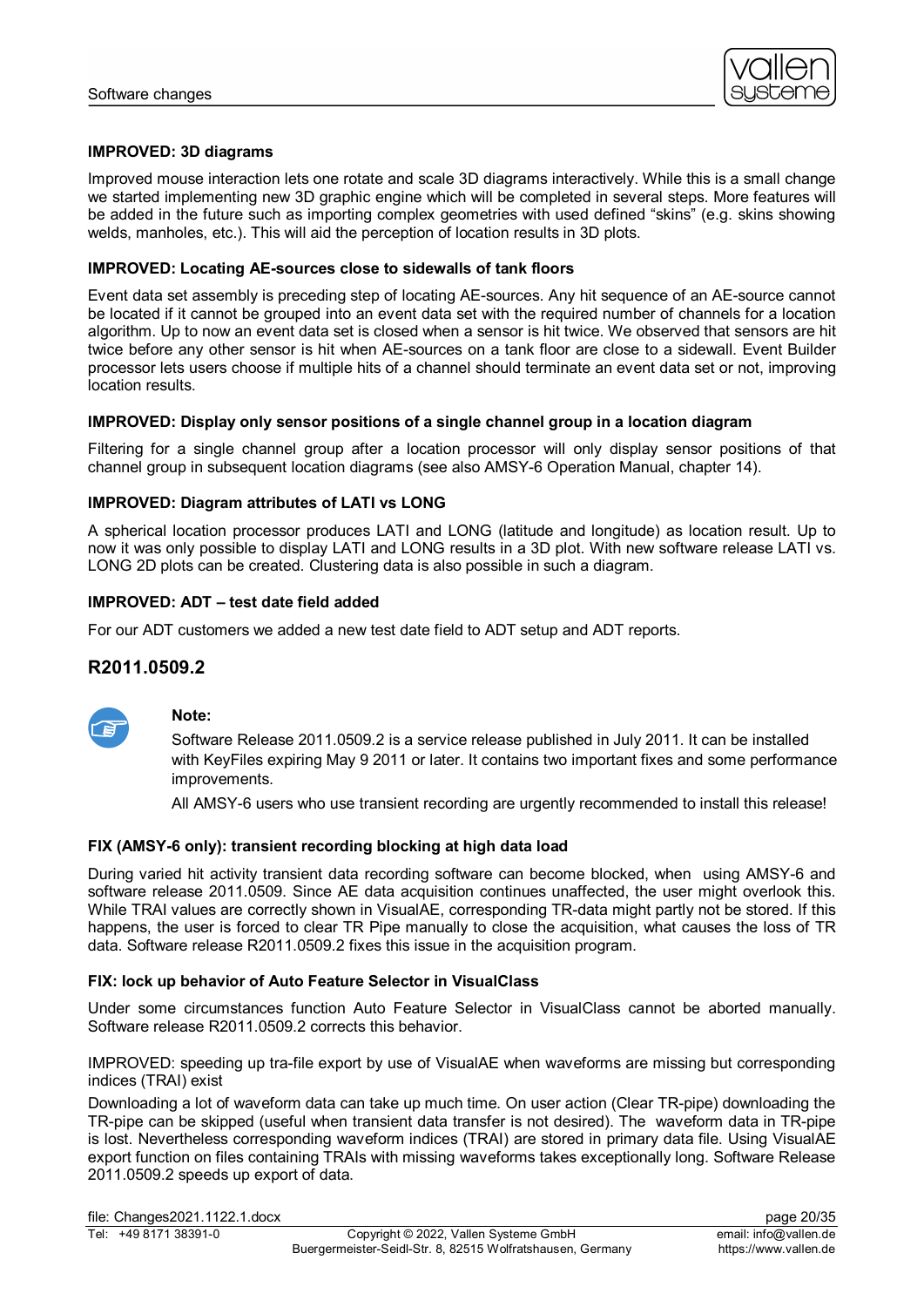

# **IMPROVED: VisualAE data export**

VisualAE exported data in a slightly different format than acquisition. This may cause that label data appear before the data of an event, when analyzing exported data. If that label is used as start criterion, data analysis will start one event earlier than expected. Software Release R2011.0509.2 corrects the export function what establishes expected behavior for new exported data.

### **R2011.0509**

#### **NEW: AMSY-5 can be operated under Windows Vista and Windows 7, also**

Current Vallen AE-Suite Software release contains a new ASyC driver which can be used under Windows Vista (32bit) or Windows 7 (32 bit), also. Hence data acquisition with AMSY-5 is supported for PC (or laptop with PCI Expansion) that runs Windows XP (32bit), Windows Vista (32bit) or Windows 7 (32bit). Data analysis supports also 64 bit versions of Windows operating systems.

# **IMPROVED: fixed TR-pipe download (AMSY-6 only)**

Acquisition of Vallen AE-Suite Software release R2011.0303 did not handle TR-pipe download correctly if an acquisition front-end filter, either for AE-data or TR-data only, was used. TR-data download stopped after some time. Current Acquisition version downloads TR-data in correct manner.

# **IMPROVED: fixed time offset in multi chassis setup (AMSY-6 only)**

AE-data can show a time offset with respect to TR-data in a multi chassis setup. This may happen if Acquisition was restarted after pausing it. Acquisition version R2011.0509 removes time offset and synchronizes AE-data and TR-data in such cases.

Note: operating system Windows 2000 is not supported anymore.

# **R2011.0303**

#### **NEW: AMSY-6 Support**

Current Vallen AE-Suite software release is first one supporting USB2.0 PC interface. USB2.0 interface is available with new chassis MB2, MB6, MB19 and EB21.

USB2.0 interface guarantees user friendly connectivity. Connecting your chassis to PC is as simple as connecting a mouse to it.

In a multi chassis setup, all chassis are connected in parallel to PC utilizing full bandwidth of USB2.0. As a result data acquisition performance increases tremendously.

AMSY-6 acquisition software is approved for use under Windows XP, Windows Vista and Windows 7.



# **NEW: highlight filter of comparison results in coupling table**

A coupling table displays response amplitudes of receiving sensors caused by a pulsing sensor. Response amplitudes can be compared pair-wise to reveal differences which may be a result of coupling or sensor degradation. A new feature allows highlighting automatically response amplitudes within a coupling table which exceed a user specified difference. Especially in large channel applications, finding deviations is much faster now, and more convenient.

# **IMPROVED: modified pulsing time**

In the past pulsing time of a channel was fixed to four seconds, i.e. the period it takes a channel to complete its pulsing sequence. With this software release pulsing time can be specified by a user within a range between approximately 200ms to 4s. Short pulsing times allow for more precise monitoring of fast continuous changes of material properties such as speed of sound or attenuation.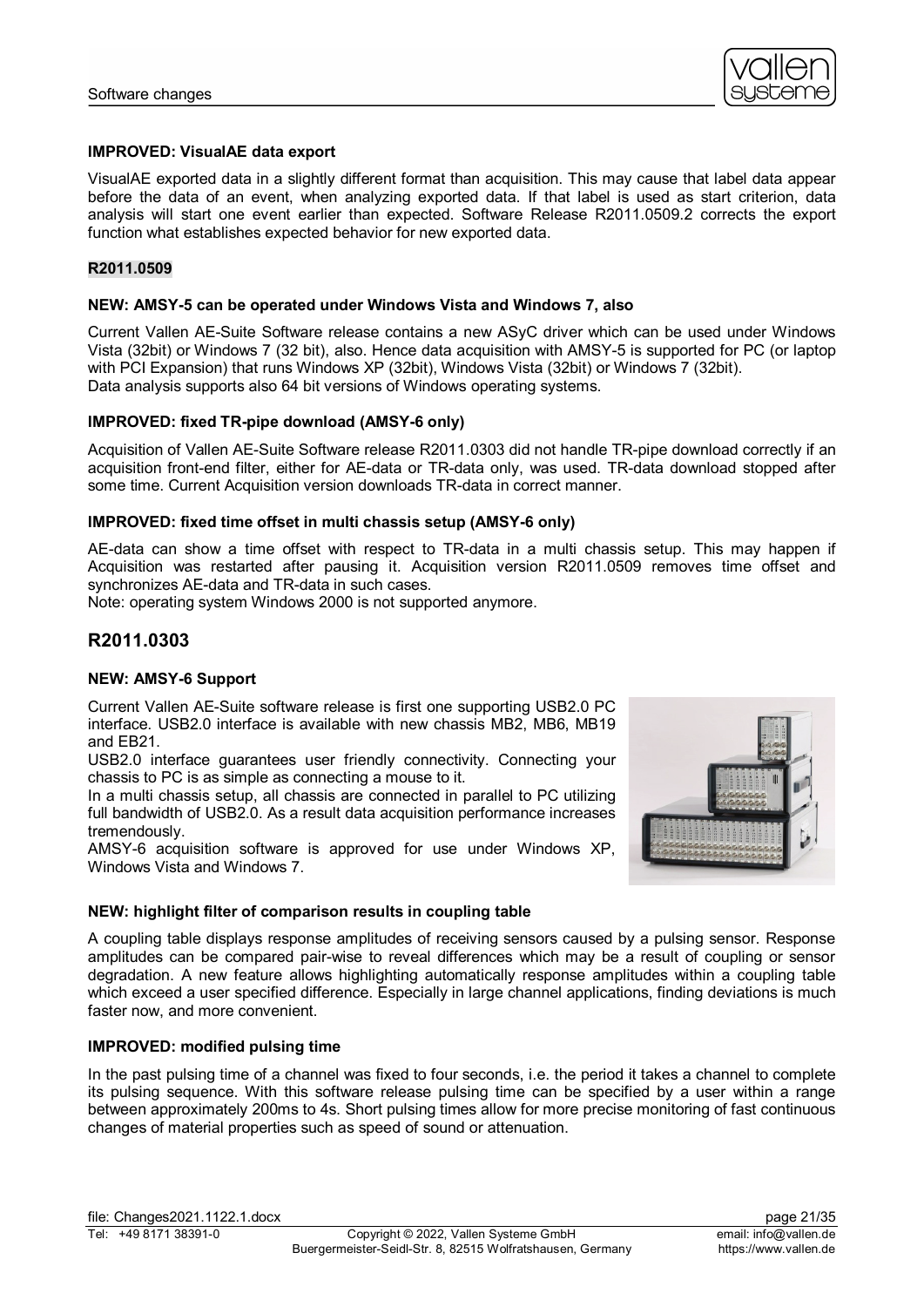

# **IMPROVED: FFT result export**

VisualAE supports ASCII-data export of AE-diagrams, listings and TR-diagrams. This kind of data export has been extended to frequency spectra produced by a TR-diagram. Export of data is supported as text to clipboard. Data can then be imported into another application for further analysis.

### **IMPROVED: data analysis software supports Windows 7**

Vallen AE-Suite Software for data analysis is approved for use under Windows 7. As of now, supported operating systems are Windows XP, Windows Vista, and Windows 7.

# **R2010.0202**

# **NEW: Preamplifier Saturation Flag**

A new flag, the S-flag, has been introduced with ASIP-2 (/S and /A) to discover saturation of preamplifiers. Following example illustrates the usage of the S-flag: Assume a sensor-preamplifier combination with  $±100mV$  (100dB<sub>AE</sub>) measurement range. When an AE-sensor picks up a strong vibration of low frequency. assume around  $5$  kHz, the AE signal may go above 100mV and stay there for up to 100 µs, before it changes polarity and goes below -100mV for up to 100 µs. After a high pass filter the discontinuities in the signal caused by the sudden change from saturation to trailing- or rising edges (and vice versa) result in bursts with high frequency contents and moderate amplitude. One could assume the presence of high frequency AE and could end up with misinterpretations.



Note: blue graph: sensor output, red graph: preamplifier output, green graph: high pass output.

The S-Flag in the hit data set, in combination with burst amplitude below 97  $dB_{AE}$ , may indicate such an occurrence. In addition, the usually green Threshold LED on the front panel of ASIP-2 will change to yellow, when the amplitude, before the band pass filter, exceeds  $97dB_{AF}$ :

If such occurrences are identified, either the sensor sensitivity or the preamplifier gain must be reduced in order to avoid misinterpretations. Sensor sensitivity can be reduced by paralleling e.g. a 500R or 50R resistor to the amplifier input.

Be aware, high amplitudes of interesting signals within the bandwidth also may exceed 97dB<sub>AE</sub> at the band pass input. Then the S-Flag will be set and amplitudes above  $97dB_{AF}$  will be measured.

This unique Vallen feature shall secure that saturation effects will be discovered in an early stage, that proper actions can be taken before tests are performed. This will improve reliability of data interpretation and quality of data analysis.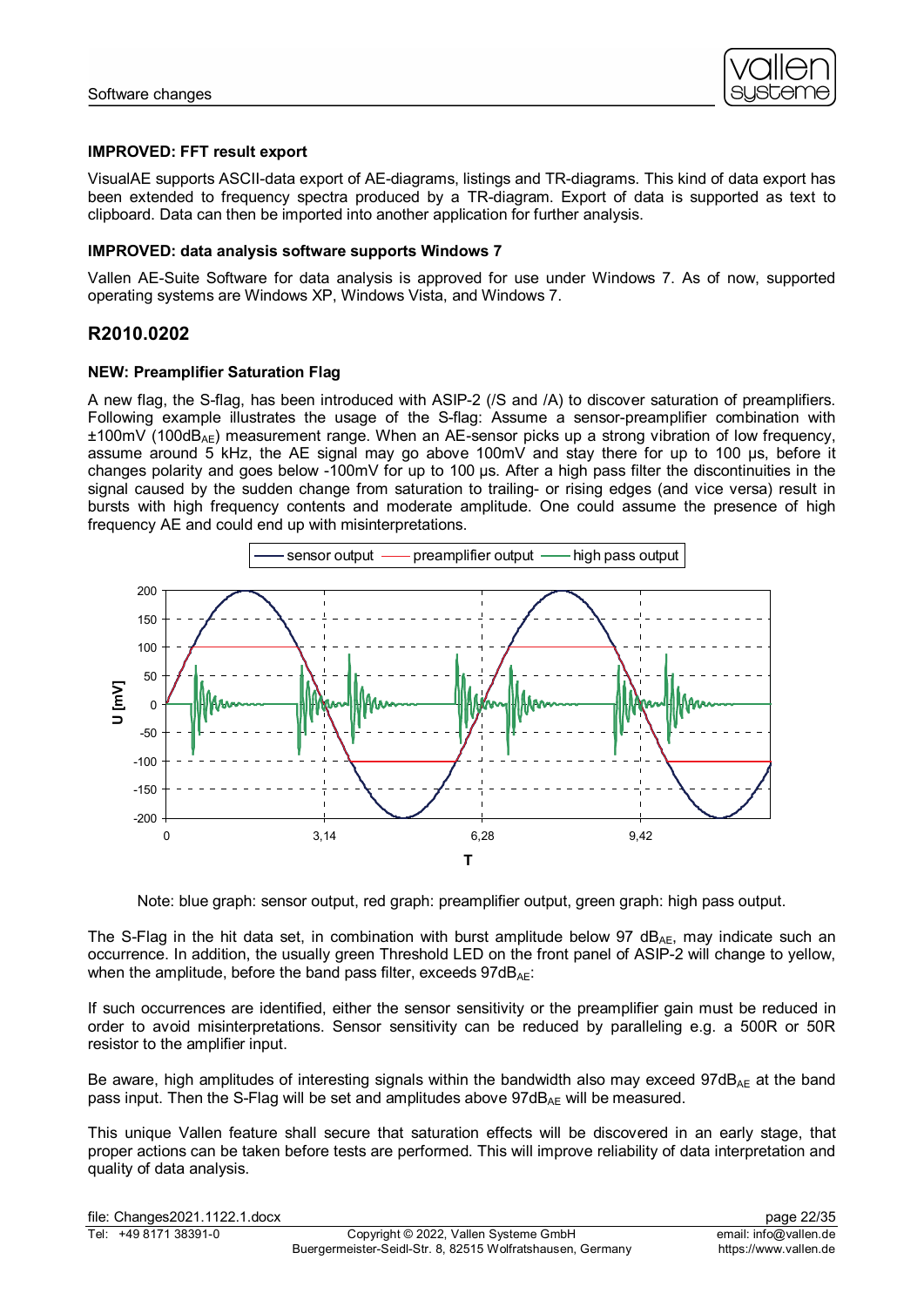

#### **NEW: time driven energy: ENYS**

The time driven energy (stored as ENYS) is continuously and seamlessly acquired energy. ENYS accumulates the total energy of noise and hits within each status interval. ENYS, similar to RMSS, is a continuously monitored measure even in hit driven mode. ENYS is suitable for a comparison of results obtained in hit based - or continuous mode.

#### **NEW: Background Image for 3D plots**

Background images are a well known feature of 2D plots in VisualAE. Now, a background image can be set for 3D plots as well. Using an image of the structure under test within 3D-location plots based on e.g. Lin3D aids a better comprehension of AE-source locations.

#### **NEW: VisualAE command line parameter**

Data analysis can be started automatically (i.e. VisualAE with a specified pri-file) by external programs (i.e. Windows scheduler) using the new command line option. This is an important feature for e.g. permanent monitoring as it allows for periodical transmission of small size data volumes and continuous data analysis.

#### **NEW: Automatic start up batch file**

A batch file for automatic start of Acquisition32 is included in the sample files of this release. It demonstrates the power of the command line interface, which can be used by other programs that do not have an ActiveX interface.

#### **NEW: Choi Williams Transformation included in AGU-Vallen Wavelet**

The Choi Williams transformation has been added to the AGU-Vallen Wavelet. The Choi Williams transformation is the time-frequency transformation as proposed by Hyung-Ill Choi and William J. Williams, first published in IEEE Transactions on Acoustic Speech and Signal Processing Vol. 37, No. 6, June 1989. The advantage of the Choi-Williams transformation is the better resolution of frequency vs. time.

#### **IMPROVED: Online Threshold control**

The Online Threshold control has been introduced with the previous release. Threshold for each channel can be changed one at a time during running acquisition. The improved Online Threshold control allows for changing the threshold of all channels simultaneously with a single click.

#### **IMPROVED: Scientific Notation**

As some of our customers had required, scientific notation (i.e. writing 1.000e4 instead of 10'000) is possible in input fields of diagram axis limits and filter processors.

#### **IMPROVED: Alarm Manager stores user defined attributes in the log file**

The Alarm Manager has the ability to store user defined attributes with each warning or alarm. This way the Alarm Manager can not only inform that a warning/alarm occurred but also inform about the characteristics of the hit that triggered the warning/alarm.

#### **IMPROVED: Frequency projection in AGU-Vallen Wavelet**

The 2D-frequency projection presents a histogram of the frequency distribution taken from a slice in the 2D time-frequency diagram parallel to the vertical frequency axis. This feature enables a more precise analysis of time-frequency transformations.

# **R2009.0414**

#### **NEW: 40 / 20 MHz waveform data sampling (ASIP-2/A only)**

Waveform (TR) data can be stored with up to 20 million samples or 40 million samples per second. The TR sampling rate can be chosen **independently** from the AE-data sampling rate and has no influence on the maximum AE hit rate.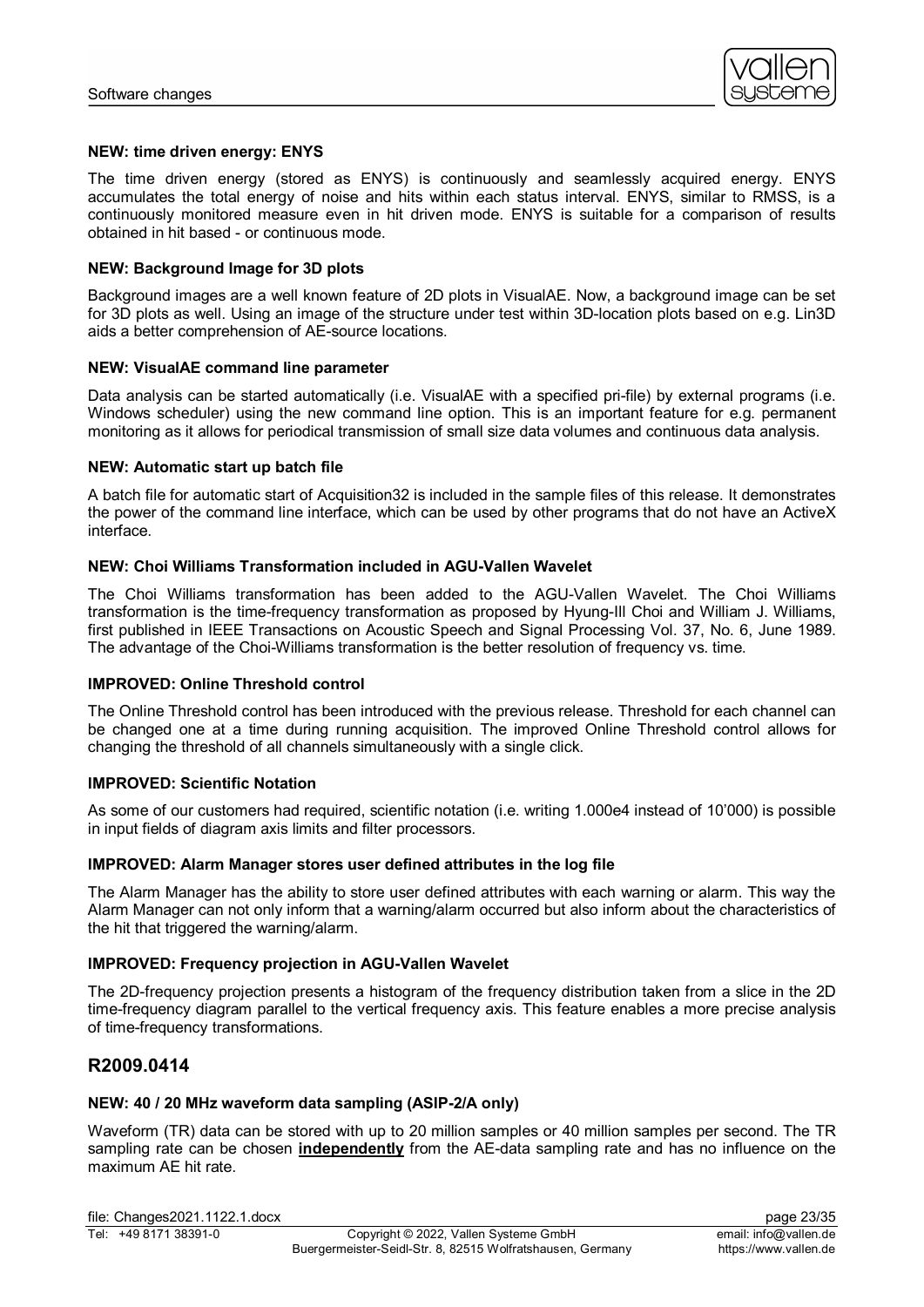

#### **NEW: 40 / 20 MHz AE data feature extraction, 25ns / 50ns time resolution (ASIP-2/A only)**

Until now the maximum sampling rate for AE data has been 10 MHz. With the new software release AE features (amplitude, rise time, duration, counts, energy and arrival time) can be extracted from AE data at sampling rates of up to 20MHz or 40MHz with ASIP-2/A. The advantage is a better time resolution of only 50 ns at 20MHz sampling, or 25 ns at 40 MHz, as it was requested by several parties for use on very small structures. Note: The higher AE data sampling rate reduces the maximum hit rate. For applications, where 100ns time resolution is sufficient, selecting 10 MHz AE sampling rate is recommended.

#### **NEW: Notch Filter for clearing disturbing frequencies (ASIP-2/A only)**

The new software release features a notch filter (IIR5). The notch filter is used to filter out undesired frequencies, e.g. continuous noise of an ultrasonic source of constant frequency. The notch filter consists of 1, 2 or 4 stages at AE sampling rates of 40 MHz, 20 MHz or 10 MHz, respectively. For each stage, the user can enter the desired frequency to be rejected (the notch frequency). Notch frequency can be up to 2.5% of the AE sampling rate, e.g. at 10 Mhz up to 250 kHz with a resolution of less than 400Hz.

#### **NEW: 496 digital bandpass filters with improved selection menu**

The new software release provides 493 digital bandpass filters for use with 10 or 20 MHz sampling rate. Each filter consists of a  $8^{th}$  order high- and low-pass (48 dB/octave). 3 additional bandpass filters, with  $4^{th}$ order high- and low-pass, are for use with 40 MHz sampling rate. The interface for selecting bandpass filters has been completely reworked. The new design allows convenient selection of a bandpass filter from a filter table or an improved drop down list.

All bandpass filters are included in the ASIP-2/A price and are purchasable for ASIP-2/S.

#### **NEW: TR data source selection (ASIP-2/A only)**

The filter chain in ASIP-2 consists of a post-ADC anti-aliasing filter running at 40 MHz sampling rate, a chain of band-pass filters, running at 40, 20 or 10 MHz sampling rate, and a notch filter, followed by the feature extraction stage. Threshold detection is part of the feature extraction process and usually triggers the transient recorder. As source of transient recorder data, the user can select the output of either the notch filter, the bandpass filters, or the wideband anti-aliasing filter. This allows for wideband waveform capture with narrow banded trigger and AE feature extraction, as recommended e.g. by an Annex of ISO 16148:2006 (re-qualification of seamless steel cylinders and tubes).

This feature has already been implemented with previous release, however, it was not available due to a bug in the KeyCode handling.

#### **NEW: Online Threshold Control**

The new feature Online Threshold Control lets you manually change the threshold conveniently during acquisition. A bar-type display indicates the current threshold and the magnitude of recorded AE-hits per channel. By this means the threshold for acquisition can be changed and controlled on the fly.

#### **NEW: Lin3D Location Algorithm**

Lin3D extends the Vallen VisualAE Linear Location (VAELL) module. With Lin3D a chain of sensors can be arranged in space (e.g. as for a framework- or lattice structure). The location algorithm produces only linear location, i.e. events will be located only on a straight line between two sensors and the result is given in 3Dcoordinates.

#### **NEW: AcqCmdAPI**

As an extension to the AcqCmd, the command line tool for controlling the acquisition, the new AcqCmdAPI provides an ActiveX interface for this task. The acquisition can be controlled from any application providing such an interface, e.g: MS Excel, Matlab, Labview, etc. This allows for easy integration of the AMSY-5 acquisition in a programming environment or for easy operation by an e.g. automation controller that supports the ActiveX interface.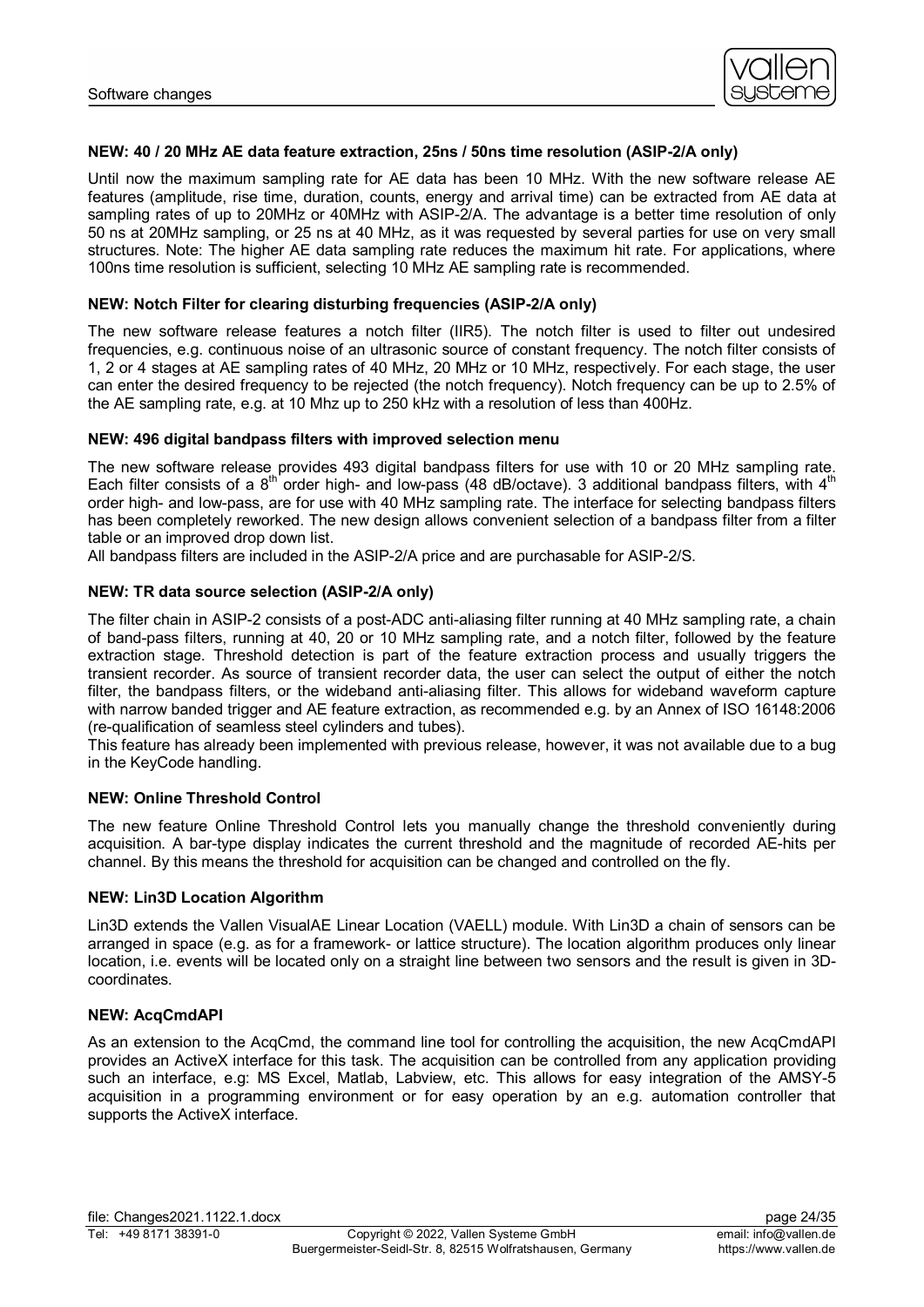

# **IMPROVED: TRA file size limit increased to 64GB**

Up to the last software release the TRA file size was limited to 16GB. Since there are 2GB memory TR-modules available for waveform recording, the increased TR-file size provides greater flexibility.

#### **IMPROVED: AGU-Vallen Wavelet**

The AGU-Vallen Wavelet is part of the Vallen AE-Suite software now. AGU-Wavelet allows for convenient wavelet transformation of your recorded waveforms. Additionally the new feature, **Time Projection**, is introduced, allowing you to analyze the frequency content of time slices.

#### **IMPROVED: Alarm Manager**

The improved Alarm Manager stores the data set number (DSET) for which an alarm condition had been triggered. You can trace back which hit actually has set off the alarm or warning.

#### **IMPROVED: Listing shows whether you selected True Energy (TE) or Signal Strength (SS)**

With the new release you can conveniently distinguish in VisualAE whether you selected TE or SS when you set up the acquisition. In listings, a special code (TE or SS) appears in the header of the energy column.

#### **IMPROVED: Legend for overlays in Vallen Sensor Tester (VST)**

When using the Vallen Sensor Tester (VST) legends are automatically created for overlays. With this feature you can conveniently distinguish different overlays, e.g. when you compare the results of different sensors

# **R2008.0915**

#### **NEW: ASIP-2/A Support**

Most of the new features of ASIP-2/A are now supported by software. Among are 130 selectable digital band pass filters, programmable input range  $(10V_{PP}/5V_{PP}/2,5V_{PP})$ , programmable preamplifier DC supply voltage (8-28V), wideband waveform capture with narrow band trigger and AE feature extraction. Still in preparation: 20 MHz and 40 MHz waveform recording and feature extraction as well as notch filter selection. More information can be found in the System Specification document.

#### **NEW: 2 GB TR-memory module available**

2 GB memory module TR-2/2GB is now available for ASIP-2/A and ASIP-2/S. At 1 K sample per waveform, this offers space for half a million waveforms (500,000 hits) per channel! This is useful for testing high emissive objects. There is no bottle neck by limited transfer speed at large channel numbers.

#### **NEW: Input Device definition in new "Channel configuration" dialog**

"Input devices" are introduced for more user comfort. Select from a drop-down menu the preamplifier you are using with each channel. This automatically initiates the right DC supply voltage, the ASIP-2-input impedance, the gain, the available choice of pulsing functions, and other details. When connecting a preamplifier without pulse-through capability and telling this the software in the new channel configuration dialog, the software ensures that no pulses are sent to that preamplifier. This avoids inadvertent damage to connected devices. A high impedance and DC free input mode (AC@100K) can be selected for channels that are connected in parallel to another channel that supplies 28 V.

The new channel configuration dialog makes the acquisition set up faster, easier and safer.

Clients moving an individual acquisition PC to differently configured systems can export and import a complete configuration for fastest adaptation.

More information can be found in the online help and the Getting Started document.

#### **NEW: Continuous Pulsing Cycles**

With the new release "autocalibration" has been renamed to "pulsing". Additionally the Acquisition32 offers a continuous pulsing. In this mode, all enabled channels will send pulses subsequently until continuous pulsing is stopped by the user.

More information can be found in the online help.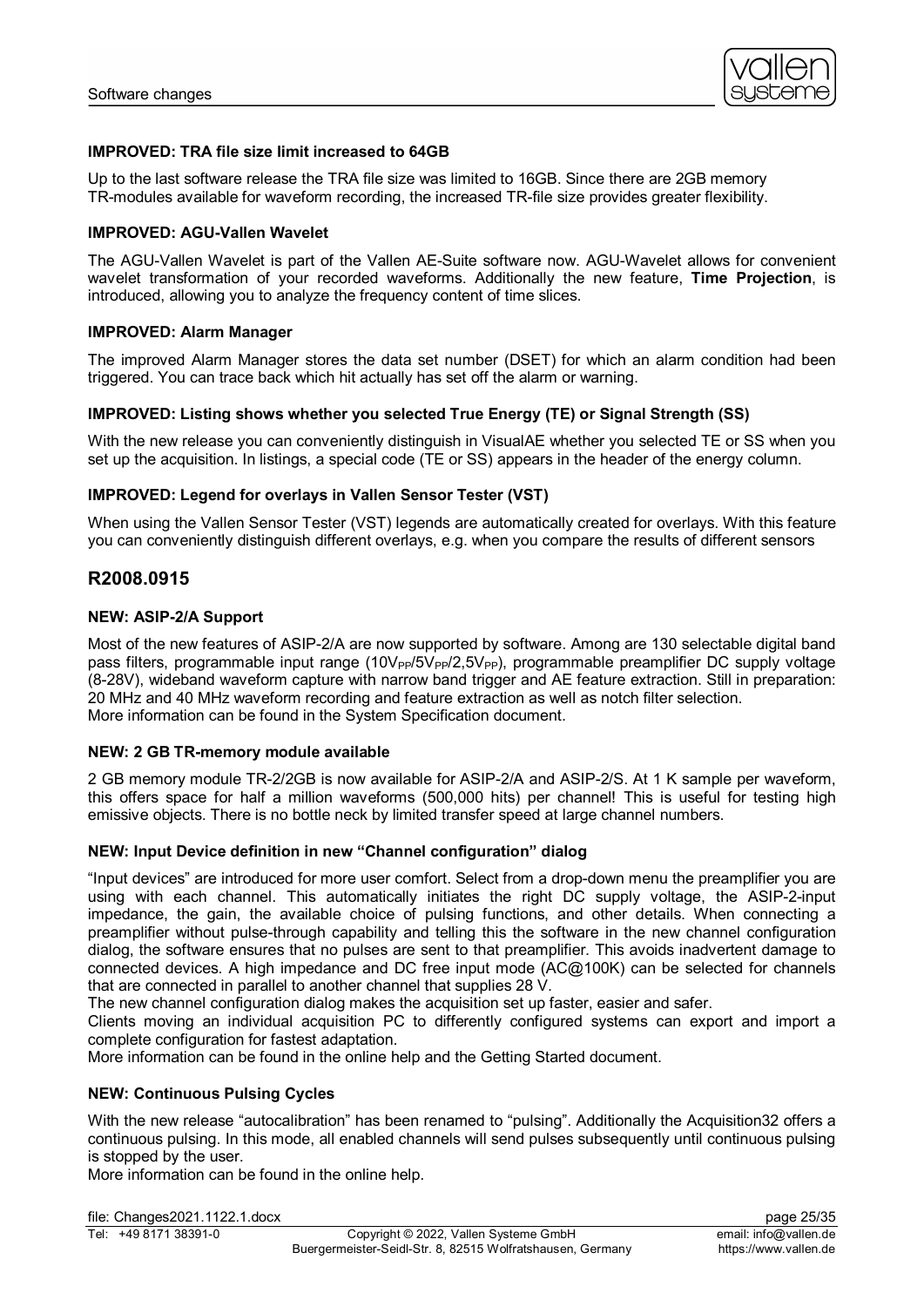

#### **NEW: AcqCmd – the command line tool for controlling acquisition even in autonomous mode**

With AcqCmd the operator gets a powerful command line tool which can be invoked from batch files or scheduled tasks. The command line tool offers the same functionality as the Acquisition32 graphic user interface: create new files, stop -, suspend -, start acquisition, erase data, send labels, start and stop pulsing and – as a new feature – putting the acquisition to sleep. This powerful tool supports the excellent remote control functionality of the AMSY-5.

More information can be found in the online help.

### **NEW: ECP Updater**

For our ECP Validator customers and their licensees, we have implemented the ECP updater tool. Now ECP code (and/or license) can be updated by the ECP Validator's licensee.

#### **NEW: Log file copying**

Now, every time the acquisition is closed the log file is copied to the folder of the pri-file. If there are already log files with same name present, new log files are numbered consecutively. The log files in the pri-folder are not deleted automatically. Now you have a complete and trackable record of log files and the possibility to access even old log files.

#### **IMPROVED Continuous Mode (option ACCM): seamless waveform recording and increased time slice intervals**

Seamless waveform recording (streaming) is now possible with ASIP-2. With 512 MB memory modules, the latency time to filter TR data from AE data is covered even at high data rates, now. This makes front-end filtering an efficient tool to prolong the overall recording time before the memory runs full. With the new 2 GB TR-memory modules you can stream waveforms for as long as 53 seconds at a sampling rate of 10 MHz, or 106 seconds at 5 MHz, etc., independently of the number of channels in use!

The maximum time slice interval has been increased from 6.5ms to 98ms (for ASIP-2 only, not for ASIPP). This allows convenient application development for ASCO-P. It is also possible to take e.g. one short waveform capture per 90ms, e.g. to monitor changes in the spectrum of a continuous manufacturing process.

In continuous mode, data acquisition is completely threshold independent. Features are extracted from the AE signal in time slices of fixed intervals and threshold is only used for counts counting.

This is helpful for new applications, where the right threshold setting is not known. Waveform capture of any length can be triggered once per time slice. AE- and TR frontend filters can be used to store only time slice data of interest, e.g. of a minimum energy or peak amplitude. Recording can be temporarily disabled manually or by an external disable input.

More information can be found in the online help.

#### **IMPROVED: data analysis software supports Windows Vista**

Vallen AE-Suite Software for data analysis is approved for use under Windows Vista. Data acquisition software supports only Windows XP.

#### **Miscellaneous**

Of course a lot of maintenance and optimization was done making the new software version more user friendly and faster.

# **R2007.0904**

# **NEW: ASIP-2 Dual Channel Support**

Support for the new ASIP-2 dual channel boards providing faster signal processing, larger temporary buffers, 2 channels at the same volume and weight than the previous channel (ASIPP), and much more flexibility on frequency filtering.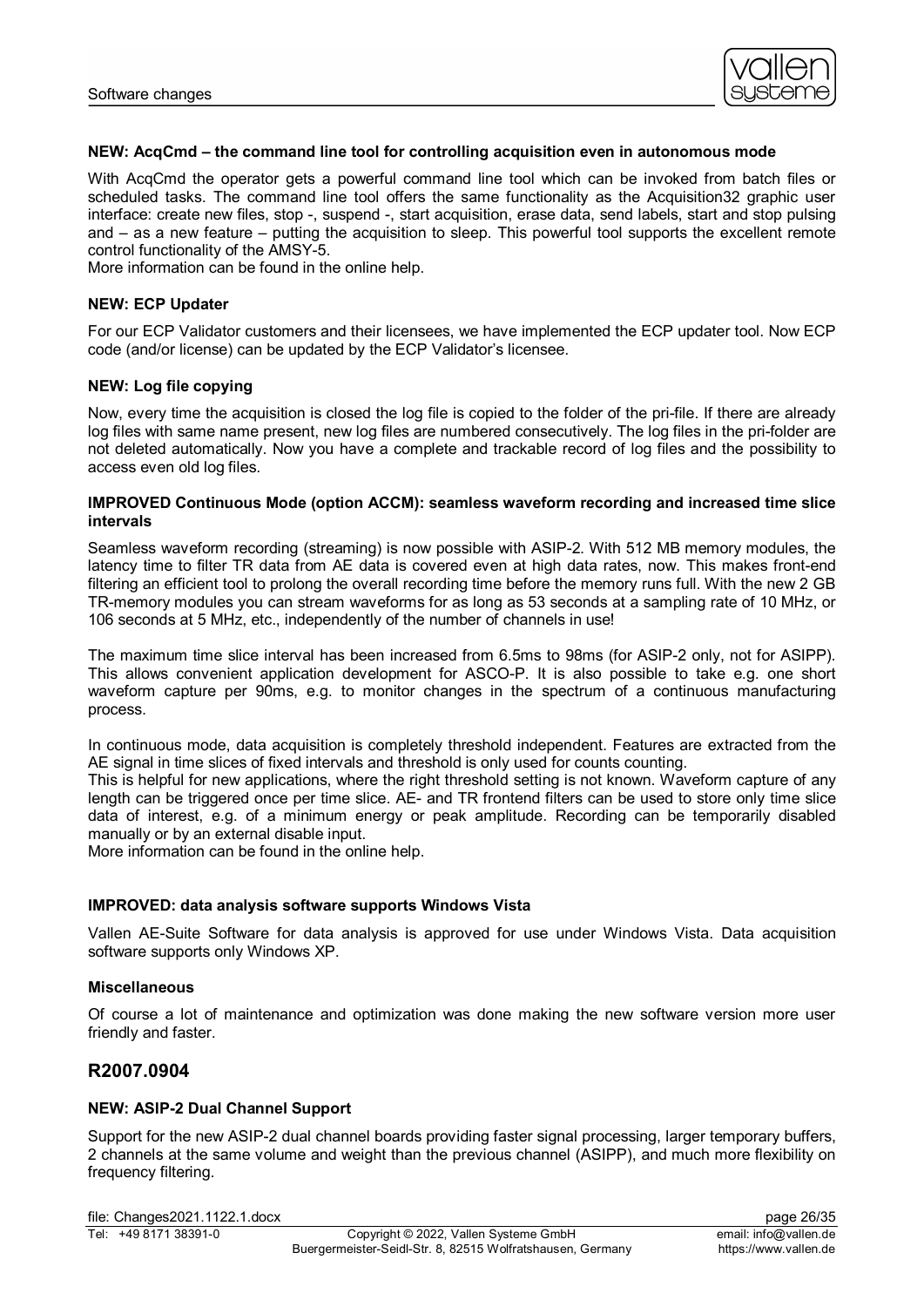

# **NEW: up to SIX AMSY-5 can be run at one ASyC**

From R2007.0904 we support to run up to six AMSY-5 units at a single ASyC. This requires 0.7m cables CBL1-0.7 between the AMSY-5 units and a 1.5m CBL-1.5 between PC and first AMSY-5 unit.

### **IMPROVED: Dual Core Notebook Support**

For the control of an AMSY-5 the new Dual Core CPUs for notebooks are supported now.

# **IMPROVED: Analysis Performance**

A considerable increase in analysis speed (up to 25%, depending on the VisualAE setup) was realized.

# **R2006.1124**

# **NEW! PRI-file up to 4GB, TRA-file up to 16GB**

Now data acquisition with the AMSY-5 supports PRI-files up to 4GB and TRA-files up to 16GB (only on NTFS formatted drives). With older file formats (e.g. FAT, FAT32) the file size is generally limited to 2GB by the file system.

# **NEW! PRI-Glue**

PRI-Glue is a tool to concatenate different PRI-files to form one large PRI-file (e.g. in case test data is spread over several PRI-files) with user definable time offsets. PRI-Glue can create PRI-files with up to 64GB and it also combines TRA-files. VAE- and VAC-files are properly handled as well.

PRI-Glue is part of the basic software package and is available for all clients having a valid update contract.

# **IMPROVED!**

With earlier releases it could happen that a PC (especially laptops) dipped into suspend mode, e.g. due to power management settings. As a consequence the acquisition software (Acq32) returned an error message. From R2006.1124 there is an improved handling of the Power Management System Suspend. New behavior during data acquisition with the AMSY-5:

- Pressing explicit suspend button: System suspend denied.

- Suspend from power management: System suspend denied.
- In case the system enforces a suspend, Acq32 is paused and other Vallen applications are stopped.

# **R2006.0830**

That's NEW!

#### **NEW! Embedded Code Processor (ECP)**

A new processor has been implemented which allows to execute user written code within VisualAE online as well as offline! Within the ECP you can process existing results (from external parameters, hits, events, locations, clusters, features extracted from TR-data, ...) to new results according to your needs. Then you can filter and display these new results with the well-known, powerful VisualAE processors and diagrams like any standard result.

This offers unique flexibility: you can program your own, specific analysis algorithms and use the display and further processing capabilities of VisualAE online as well as offline. ECP is a great tool to implement specific analysis algorithms e.g. for large numbers of similar test objects to ease (and speed up) industrial testing, or for scientific research.

To use ECP the corresponding software key is required: An ECP-User key allows for execution of existing code, the ECP-Programmer key enables one to develop code, and the ECP-Validator is needed to sublicense ECP-code.

A time limited evaluation KeyFile with ECP-User and ECP-Programmer-keys enabled is available on request.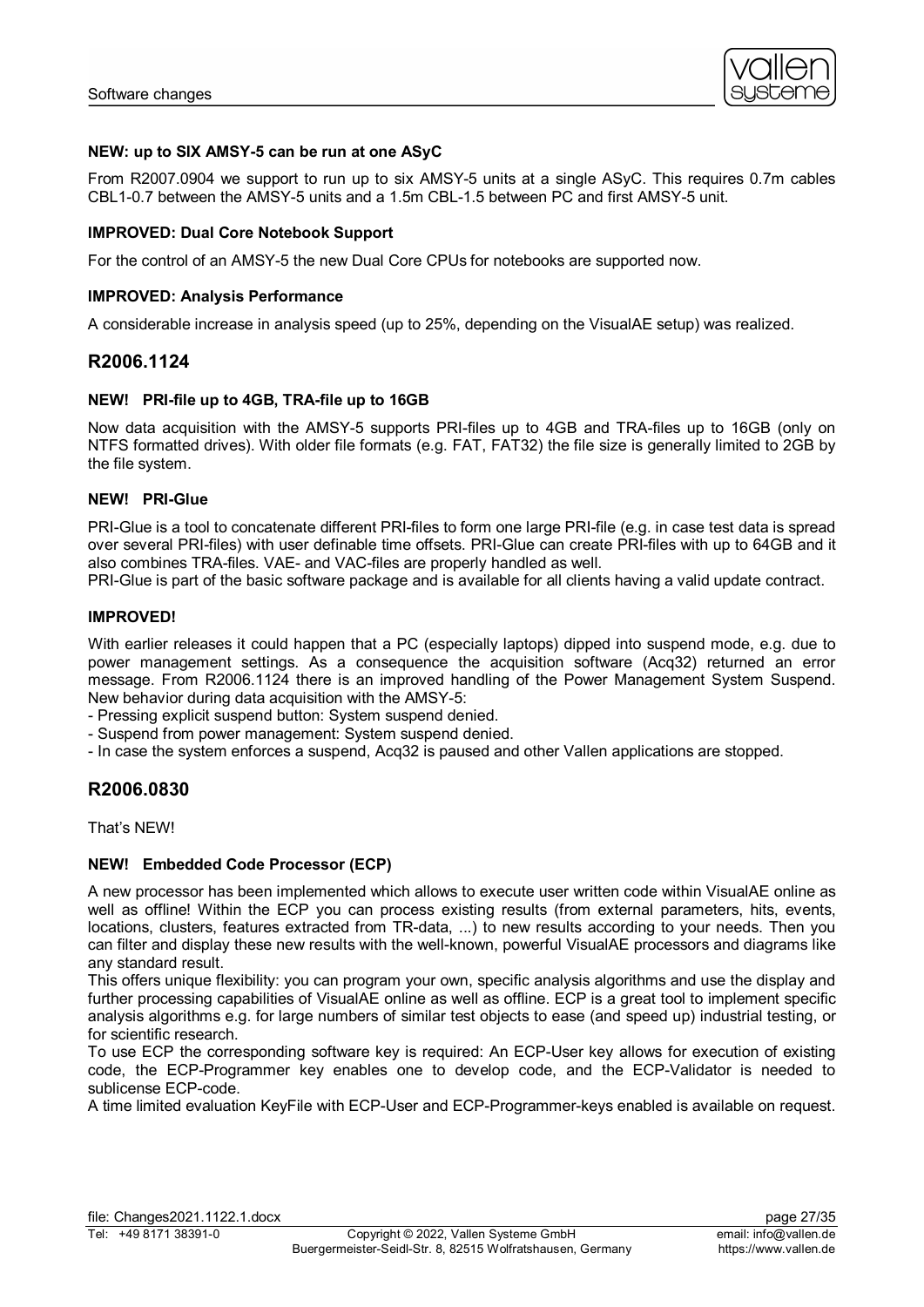

# **NEW! Triggered Autocalibration**

A new function allows to schedule the autocalibration to be done at user-defined times and/or intervals. This is great for

a) longtime testing (e.g. to have an autocalibration every day) to proof that sensor coupling didn't change.

b) Acousto-ultrasonic applications where you want to monitor changes in attenuation and/or speed of sound.

#### **NEW! Listing context menu: copy line**

This menu item copies the current listing line as text to clipboard, tab separated. This is convenient for pasting in Excel or any text editor.

# **NEW! Customized Labels**

When doing routine testing of identical (or similar) structures you may want to always use the same labels to structure your test (for easier analysis). Customized Labels allow the user to pre-define labels (in a txt-file) and select from them during the test from a Combo-Box (drop down list). Additionally you can still write any label text you like.

# **NEW! Show Labels as Time Markers for 2D diagrams.**

If enabled in project settings, labels are shown as vertical lines in all 2D diagrams where dataset number or time (relative time of any kind, seconds, hours...) is on the horizontal (X) axis.

# **NEW! Macros: "FileNameSetup", "FileNameSetup /P"**

VisualAE allows to analyse your data with arbitrary vae-files (with different name than the pri-file). These new macros allow to show the filename of the used vae-file in legends, captions, and so on. A second new feature on this is that a printed VisualAE page shows the VAE file name and path together with pri-file name and path, if the vae differs from the pri.

That's Improved!

#### **Single Step Size:**

Now offers additional step sizes of 10.000, 100.000, and 1 million data sets. Step size can now be changed without resetting analysis. This allows to use different step sizes for different parts of your analysis.

#### **Improved! PCTD and PCTA/PCTE continued after stop/resume**

Now the parametric counters (e.g. for cyclic testing) continue with the last value after resuming data acquisition.

As Microsoft stopped any support for Win95, Win98, and WinME this is the last release supporting these operating systems. Future releases will support Win 2000, WinXP and their successors. Since AMS3 and AMSY4 hardware can't be used under Win2000 or XP, future software releases will support AMSY-5 only.

# **R2005.1125**

The most important improvements are:

#### **Internet Activation**

Having a valid Keyfile, software version R2005.1125 or later, and an internet connection with the PC on which you want to install the Vallen software, then you can immediately receive your KeyCode by 'Internet Activation'.

# **ICSE Processor Modification**

The ICSE processor, required to test underground LPG vessels according to the Italian regulation, has been changed upon request of ISPESL. Those specific results depending NOT on the pressure interval are now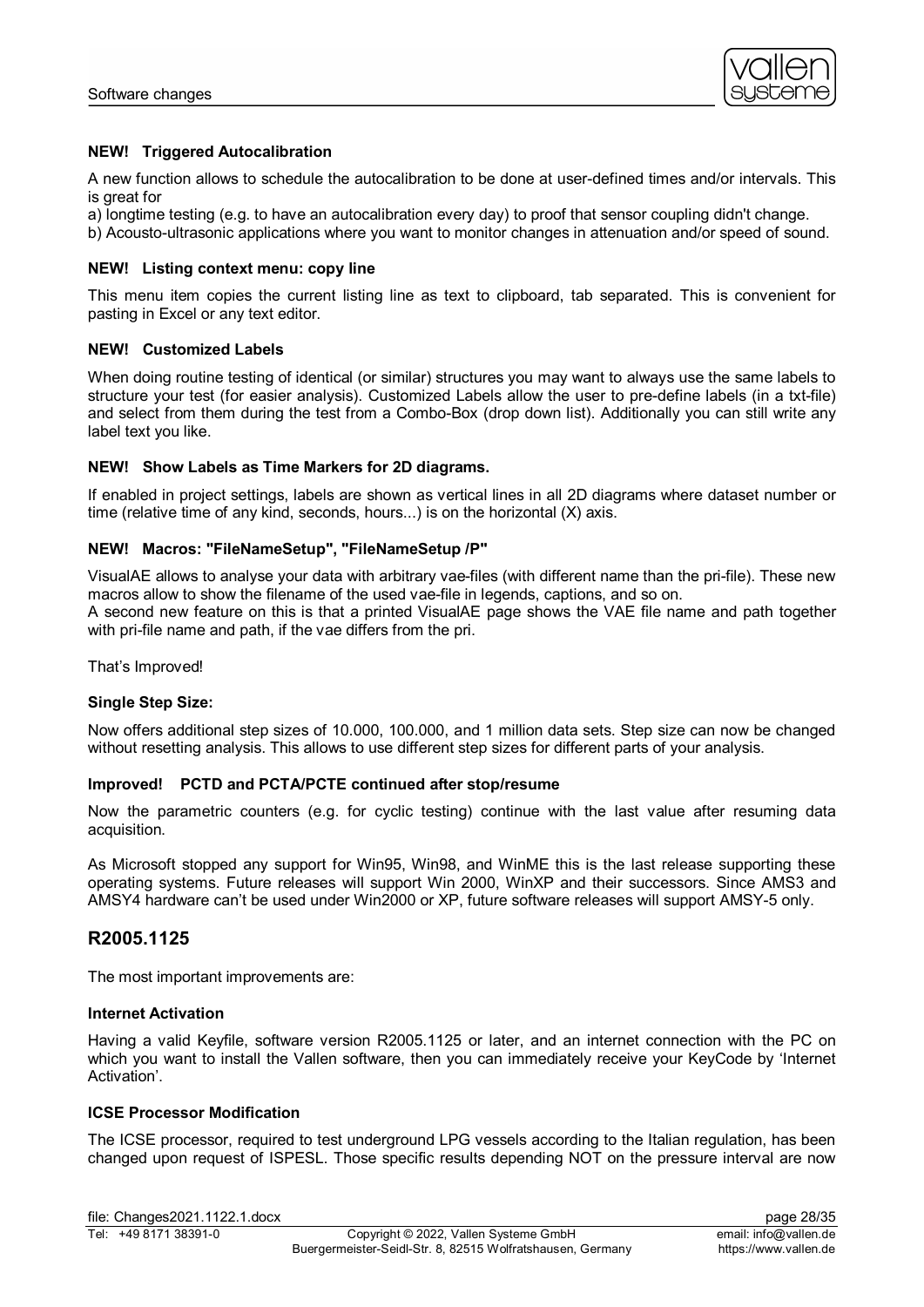

shown right from the beginning of the test (previously they were shown only after 2 times the pressure interval).

This is mainly a service release, to make the latest changes and software maintenance achievements available to our clients.

# **R2005.0504**

The most important improvements are:

#### **Alarm Manager**

The Alarm Manager has been greatly enhanced: the software is now able to monitor (online!) whether data transfer is working as expected, whether the operating system is still alive and collecting data, whether there is a time offset between recorded and analysed data,... and some more. As soon as user defined criteria are exceeded, a Warning and/or Alarm can be fired. Also when user defined criteria for the AE data (e.g. 5 hits with more than 80dB amplitude) are met, a Warning and/or Alarm can be fired. This is a unparalleled support for safety critical tests!

# **SysVeri**

This software for semi-automatic system verification is now available. With this software (and the required tools like function generator) one can easily perform a detailed and very exact verification of the AMSY4/AMSY-5 accuracy. This tool exceeds the requirements of EN13477-2 by far and at the same time allows the system verification to be done by a trained operator in much less than half a day (depending on the number of channels of course). Ideally suited for verification at regular intervals (e.g. once per year) as required by most quality management systems. It automatically creates a detailed verification report.

#### **Rate functions**

have been implemented: one can now easily calculate the ratio of AE results for subsequent intervals: e.g. 'hits per time interval' or 'AE energy released per user defined pressure interval' and use the Alarm Manager to automatically indicate when the increase between subsequent intervals exceeds a certain ratio. Requires software option VAEUPE.

#### **ICSE-Processor**

implemented which supports the approved testing procedure for small underground LPG vessels developed by the Italian ISPESL, which was published in the Gazzetta Ufficiale. This is important if you are planning to offer AE testing services for small underground LPG vessels in Italy.

During the course of ongoing software maintenance some software internals have been redesigned for better performance and/or reduced memory/CPU requirements.

# **R2004.1028**

The most important improvements are:

in VisualAE

#### **The function 'Duplicate Page' was added on user request.**

Diagrams can now be exported also as png-files (well compressed, non-lossy format)

#### **In VisualTR**

The 'New Feature Extractor' was added, offering spectral ratios calculated from waveforms (tra-data). This tool can be used to e.g. compare the energy content of different time/frequency ranges of a waveform with each other.

These spectral ratios are stored in the feature file, and can then be used for statistical analysis and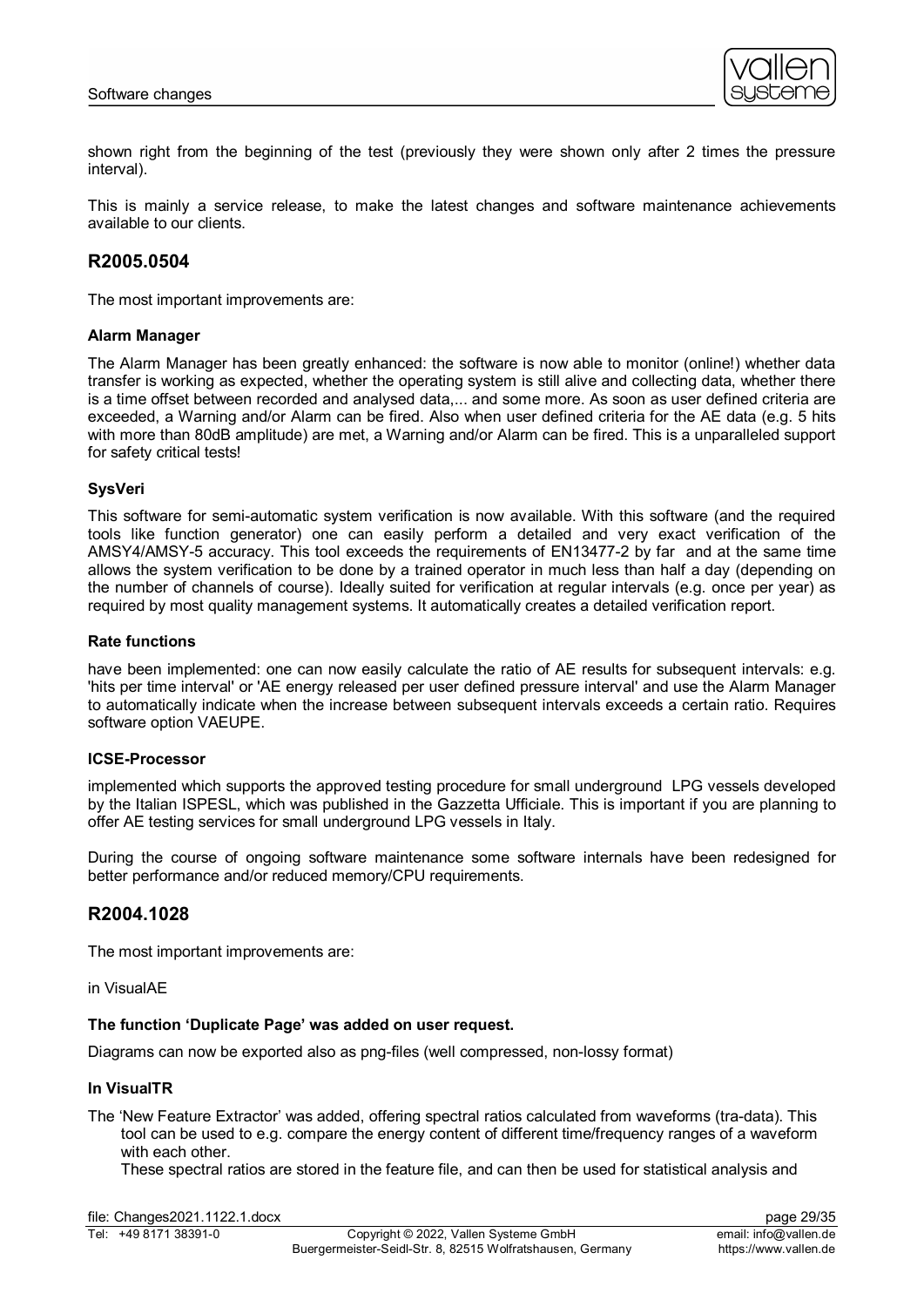

correlation with AE parameters like Amplitude, Energy,… by VisualAE. Powerful possibility to identify/separate separate signal types from each other.

# **VisualClass/VisualTR**

Results from Feature Extraction (e.g. FMXA, FCOG, or spectral ratios) can now be used simultaneously with results from a Classifier developed by VisualAE due to progress with the trf-format.

Additionally of course the ongoing maintenance of the software like optimizing routines has been continued.

# **R2004.0625**

The most important improvements are:

in VisualAE

#### **MultiLanguage Interface**

All VisualAE menus are now also available in Chinese, French, German, Italian, Russian (and of course also in English).

The function 'Print all pages' was added, either the pages are sent to a printer or saved as image files  $(named \text{ image } 001, \text{ image } 002,...)$ 

Label lines can now be activated/deactivated in listings (useful to e.g. create a printout with labels only)

Additionally of course the ongoing maintenance of the software like optimizing routines has been continued.

# **R2003.1125**

The most important improvements are:

#### **1) in VisualAE**

Alarm Processor

allows to define a warning and alarm condition (e.g. the number of hits above a certain amplitude) where a warning/alarm action is triggered as soon as this condition is fulfilled. Alarm action can be a sound, to send an email, or to trigger a certain element in an ActiveX component that can be evaluated by user programmed software.

#### Zip-Interface

VisualAE includes now a convenient zip-interface to easily create compressed zip-files comprising a complete project (all name.\* files).

Additional 3D Location Algorithm

has been implemented. The new algorithm is based on a gradient approach whereas the existing algorithm used an iterative approach. This algorithm has been developed in close cooperation with Dr Eisenblaetter, a well known German AE pioneer in many applications.

#### Attenuation Profiler

VisualAE includes now the Attenuation Profiler, a tool to easily determine the attenuation in materials (e.g. in dB/m). This is required by some European standards, e.g. prEN14584.

#### Image Processor

allows one to display instead of an AE diagram e.g. a digital picture of the sample for better description/understanding.

#### Filename Macro

=[Filename] Gives the current filename without path

=[Filename /P] Gives the current filename including path

=[FileName /e] Gives the current filename without extension

#### Picture Overlay on log-Diagrams

The picture overlay is now also activated for diagrams with log-scaling (the picture remains linear scaled).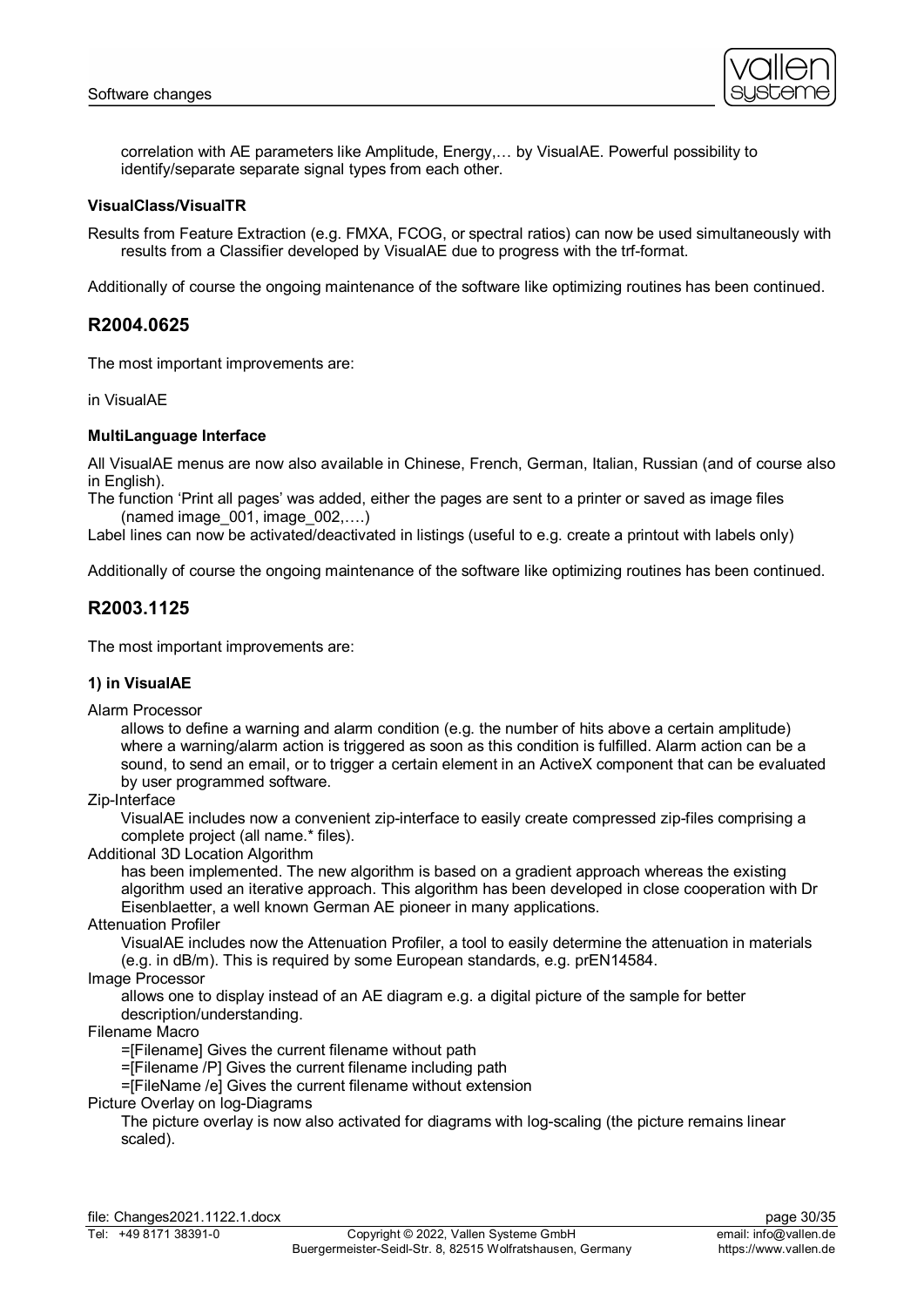

Filter Processor Disable

A filter processor can now be disabled/enabled by a mouseclick in order to easily evaluate it's influence on the results.

# **2) in VisualClass**

Normalization Factor

Now different normalization factors can used by VisualClass: in addition to the Energy now also RMS and Average can be used for the normalization.

80 Feature Limit Dropped

The limit of 80 features for a classifier (required by the early Microsoft Windows operating systems) has been dropped: now classifiers with more than 80 features are possible.

# **3) in AGU-Vallen Wavelet**

Auto Convert Function

The AGU-Vallen Wavelet software is now capable of automatically transforming all waveforms within a tra-file and saves the result as jpg-files. You can look at these easily e.g. with the Vallen Jpegger (www.vallen.de/freeware).

All major changes have been triggered by your valuable feedback - thank you very much for this! And we would be happy to continuously receive your feedback and ideas.

# **R2003.0306**

The most important improvements are:

- In all 2D diagrams you can now zoom-in with the mouse. Just define a rectangle drawing with the mouse (left button pressed) and the selected region will be set as new diagram area. The right mouse button provides a multi-level undo function.
- The display of correlations with large numbers of data points has been considerably accelerated.
- All current Vallen analysis software and the acquisition software for the AMSY-5 is now approved for use under Windows XP.
- The Acquisition software has been changed: the maximum Parametric Interval (for time driven parametric data) is now 600s (used to be 3s). This is of special interest for long time monitoring with slowly varying external parametrics, to reduce the amount of parametric data. Additionally the Parametric Interval is now specified in seconds [s] instead of milliseconds [ms]. This is valid for AMSY-5 and AMSY4 systems.
- The AGU-Vallen Wavelet software includes now a great 3D diagram to better visualize the result of the wavelet transform.
- The AGU-Vallen Wavelet software can export wavelet data to ASCII.

# **R2002.0828**

Service Release. Documentation improved and extended. Improvements and minor bug fixes according to latest customer feedback.

# **R2002.0719**

The most important improvements are:

- Data Processing Structure: The processor- and diagram properties can be now accessed by a simple double click.
- Printing all pages of a VisualAE-File can now easily be done by clicking "Print all pages..." at the "File" pulldown-menu.
- Different parametric inputs can now be displayed simultaneously in ONE diagram. Just select "PAx: parametric data" as diagram property (vertical axis)and add/define the required number of planes on the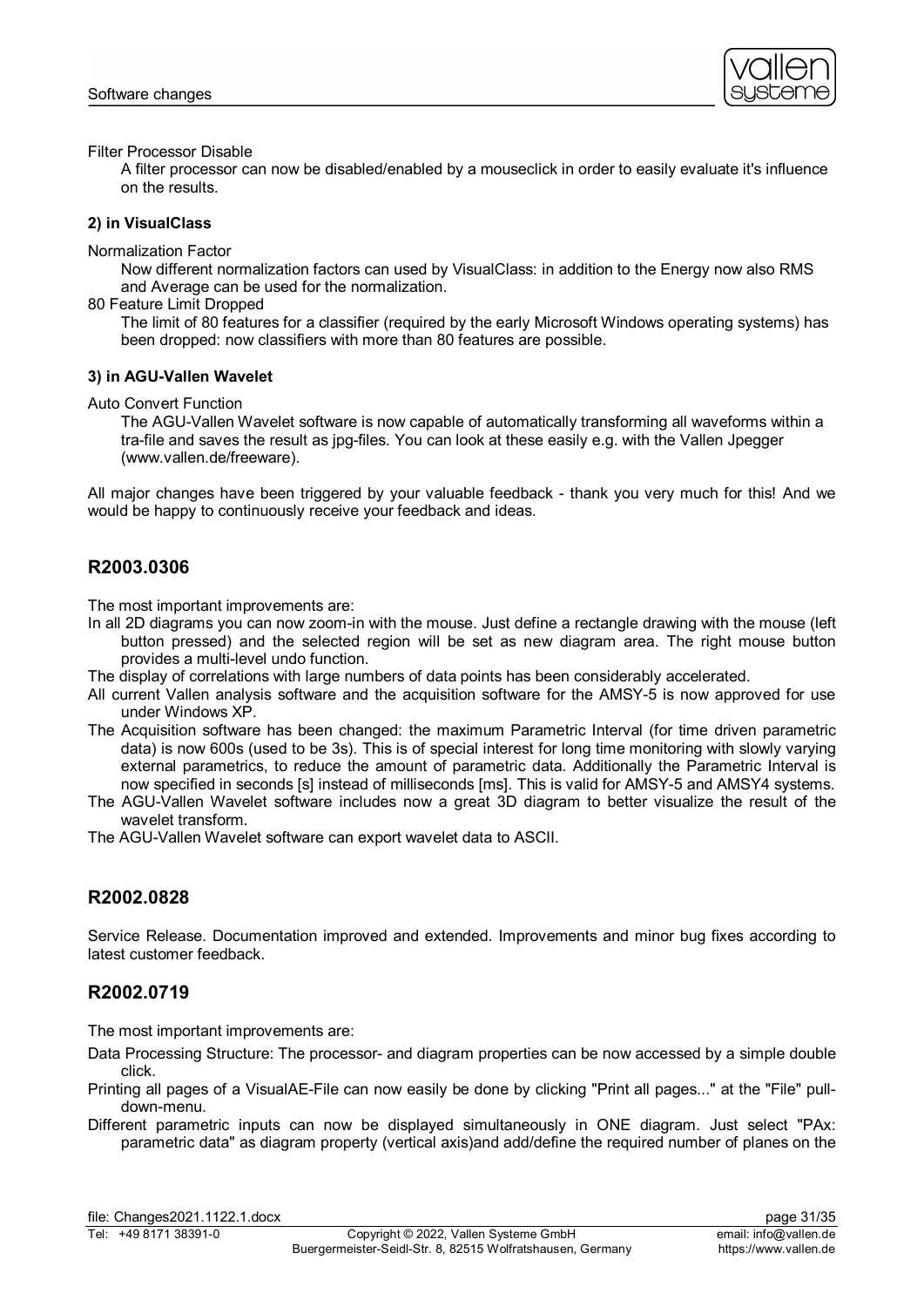

tab 'Distribution' under the vertical axis used for PAx. Then modify the filter of each plane (e.g. PaX = PA3 to show the data of the fourth parametric input) according to your needs.

- Changing filter criteria globally for an analysis project is now possible using the implemented Variable Editor! Sometimes one would like to change a filter criterion for a complete analysis project: e.g. after investigating channels 1 to 8 one would like to work on channels 9-16, or to do it channel by channel. This can quickly and easily be done when using Variables. For a detailed description please select "Edit" - "Variables" in the menu bar and click the help button.
- The minimum of the parametric clock is now reduced from 0,3 ms to 0,2 ms, increasing the maximum sample rate for the parametrics to 5kHz. See the service manual how to modify the bandwidth of the parametric input, if such high sample rate is required.
- The installation procedure has been completely re-designed: a full installation does now take only a few minutes and requires much less user interaction than before.

# **R2002.0516**

Service Release. Documentation improved and extended. Improvements and minor bug fixes according to latest customer feedback.

This release now includes the software for controlling the AMSY-5, the new AE-System introduced in December 2002.

# **R2001.1204**

Service Release. Documentation improved and extended. Improvements and minor bug fixes according to latest customer feedback.

# **R2001.0808**

Service Release. Documentation improved and extended. Improvements and minor bug fixes according to latest customer feedback. AGU-Vallen Wavelet and Vallen Dispersion software included.

# **R2001.0326**

Service Release. Documentation improved and extended. Improvements and minor bug fixes according to latest customer feedback.

# **R2000.1002**

Service Release. Only minor improvements and bug fixes according to latest customer feedback.

# **R2000.0831**

This release offers only a few new features. It is more a service release to give latest improvements and bug fixes to our customers. Below is a list of features added which are documented in detail in the online help.

Acquisition: A new Time-Processing-Mode has been implemented: now you can select between Recording Time and Absolute Date/Time of recording.

Absolute date/time of acquisition: this is the standard mode. The current real time of the acquisition is stored on file.

Recording Time: the acquisition starts with time zero. If the acquisition is interrupted and resumed later, the time on the file continues with the last time on file plus an offset of about 10 seconds.

The Recording Time is useful if you have long breaks (compared to the length of the sections themselves) between the acquisition of two sections. It helps to display both sections without a long dead time between.

VisualTR™: Two new utilities added :

1) TR-Filter: allows one to apply a user-definable, digital filter to already acquired TR-data

2) TR-Unifier: for unifying the format of two different TRA-files (sample rate and page length), very useful for applying a classifier to such files or if you want to build a classifier from such files.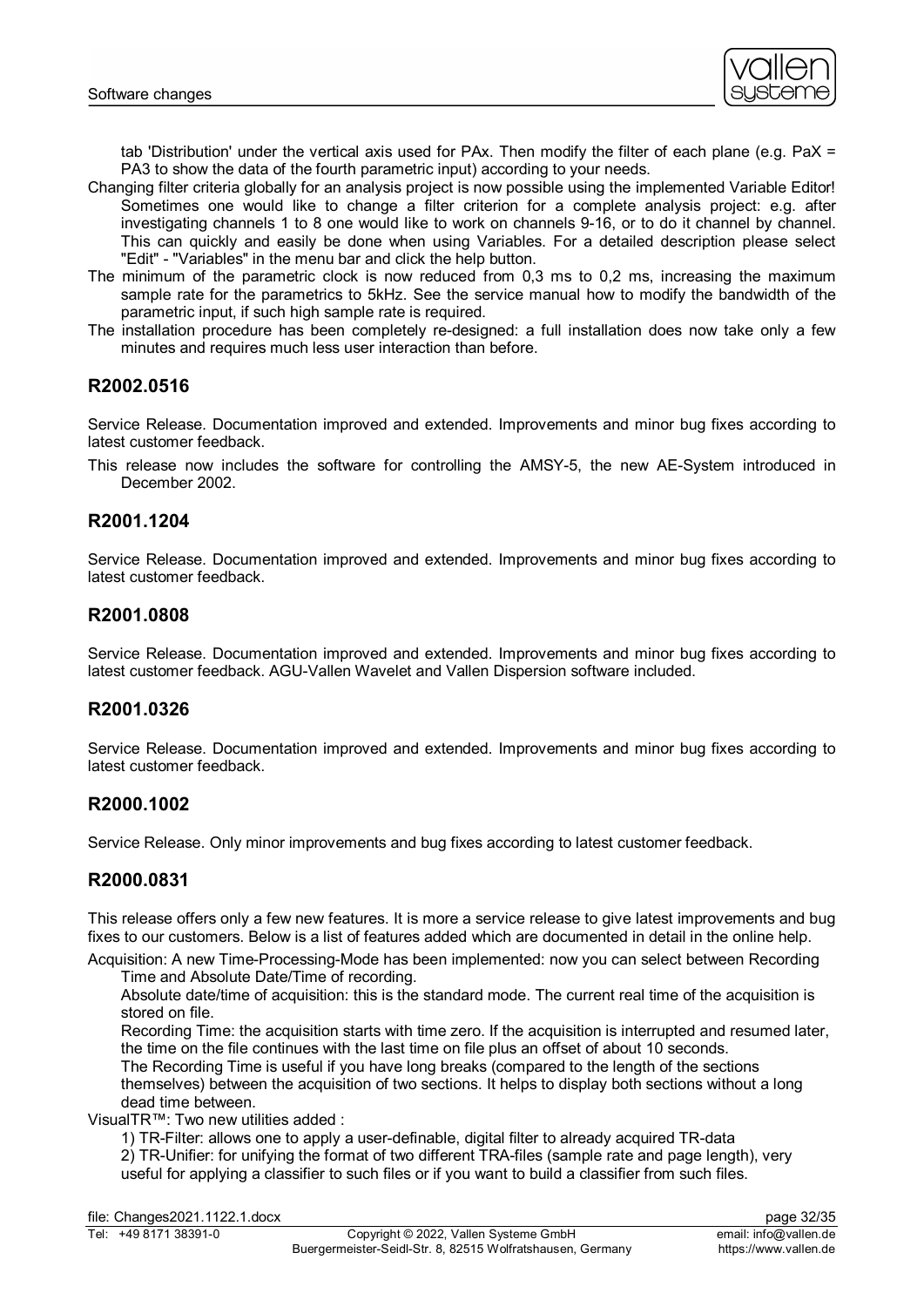

- Acquisition: For our customers using UPS (uninterruptible power supplies) we have implemented a new property of the Acquisition32: In case of an external power outage the UPS sends a number of "shutdown" messages to the operating system notifying all running applications to safely shutdown. If Acquisition32 receives such a message it closes now properly, saving the correct file size information.
- New Visuals/Processors after Insert or Duplicate are now inserted behind the existing Visuals/Processors of the same analysis branch.

Some new page layouts for combinations of 4,5, and 6 visuals added.

A bug in the acquisition of TR-files (under special circumstances, only if pool trigger was selected) has been removed 1 day after reporting.

Documentation for VisualAE™ and VisualTR™ improved and extended. Many new illustrations added. About 30 minor bug fixes and improvements.

# **R2000.0804**

The Polygon Processor is now implemented (new option VAEPP)!

It is a graphic filter allowing you to define graphically an area of interest of arbitrary shape. Data inside that area can easily be filtered to be analyzed separately (or to be excluded from analysis).

The Polygon Processor is the successor of the Graphic Filter (SWF2) in MultiPlot.

The processors which influence a Visual can now be accessed by the context menu of that Visual.

- It is now easily possible to duplicate Visuals and Processors from the Data Structure Tree by the context menu.
- The CopyToBitmap menu has been considerably improved (for details see new online-help) to allow for easier export of high-quality diagrams.

# **R2000.0531**

The cluster functionality has been largely extended. Now every cluster has a Cluster-ID by which the cluster content can be easily addressed for more detailed analysis.

Cluster results are calculated for each cluster: mean(Amplitude), sum(Energy), sum(Counts)

Additional, user defined statistical cluster results can be set up by some mouse clicks for analyzing special properties of the clusters' data.

Double clicking on clusters shows the number of elements inside and the Cluster-ID.

- Wheel Mouse Support (MS-IntelliMouse) is now implemented in listings and TR-diagrams. Wheeling up/down is like key up/down, <Ctrl> + wheeling like Key + <Ctrl>, and <Shift> + wheeling like Key + <Page-Up / Down>
- Channel Groups within a location processor can now easily be duplicated: the context menu (right mouse click) now shows an item "duplicate".

A new user attribute is implemented (VAEUPE required):  $A * lg(x)$  on basis B

Improved and extended online-help is available. Please copy "roboex32.dll" from either CD-ROM or our website into c:\vallen\hlpe\

All analysis programs have been tested and improved to work on Windows 2000.

# **R2000.0126**

A new function has been implemented: Export to PRI File. Allows one to create a new pri-file from an existing one (e.g. after filtering). Export to PRI belongs to VAE1.

Online Interface for Classifier and Feature Extractor is ready: online-extraction of waveform features and online-classification are now possible.

Filter Processor: status data sets will now always pass a filter

2D, 3D diagram properties, tab distribution: the name "Accu Type" has been changed to "Bin Type"

2D/3D diagrams: "copy text to file" now has the default extension ".txt"

The macro-strings are no longer case-sensitive

Location Analyzer modified: dT can now be changed for each channel (instead of the velocity as before), the second velocity has been removed.

Location Analyzer: up / down buttons for velocity added

New Result "LEv": Located Events, can be used to only address events for which a location result could be calculated, might be changed later (beta-feature)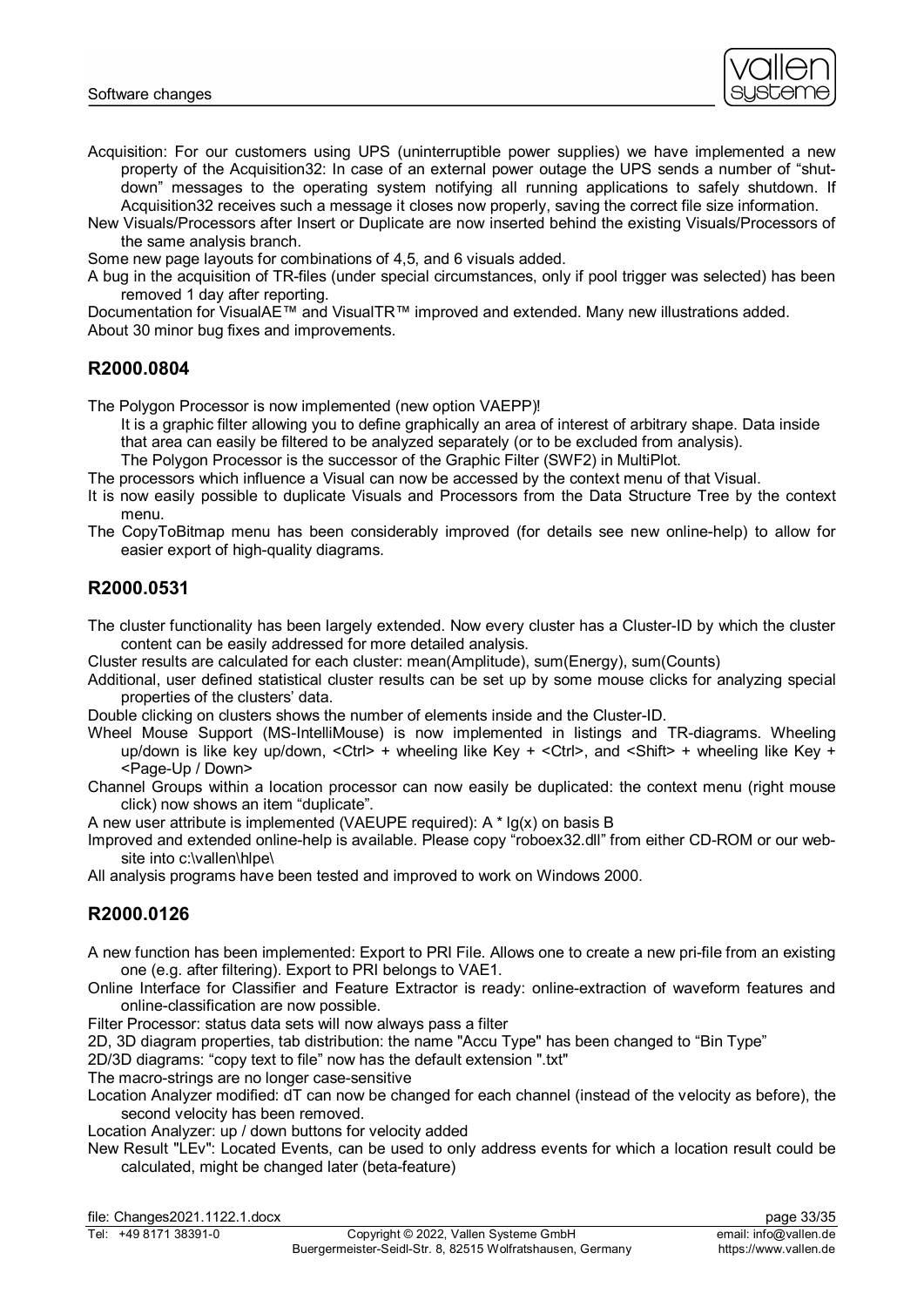

Filter Report implemented (filter settings now included in analysis report)

Reports now include the comments (also from the Acquisition (general) and the comment from the Acquisition Sections)

PRI and VAE files can now be started from the Windows Explorer, even if VisualAE™ is already running.

TRA and VTR files can now be started from the Windows Explorer, even if VisualTR™ is already running. New SpeedButton (in icon bar below the menu): Save Setup

Insert TR-Diagram: dialog asking for data server and page implemented.

Listing: horizontal position remains although the focus is on other Visuals

Listing: the line of the cursor is always highlighted yellow, on a doubleclick the line is selected and marked blue.

Listing Navigation is now possible by keyboard (see help for details)

3D-location algorithm considerably improved.

# **R991213**

- A "Fill with defaults" button has been implemented for automatic legend generation for 2D + 3D diagrams and planes. Pressing inserts some of the available macros.
- The Online-Interface with the Feature Extractor has been established. Now you can run the Feature Extractor in simultaneously with Acquisition32 and VisualAE and get the extracted results displayed in VisualAE (you have to enable the feature file).

In Edit\Project Settings\Tab Other: Feature File Enabled checkbox

Project Settings Menu modified

Single Step Mode implemented: allows for analyzing data step by step , step size can be selected under Edit\Project Settings

Hit Track Time now adjustable (Project Settings\Tab Other), has not been accessible before

In the listing now a context menu is available allowing to jump to a desired data set number or label.

The data of every section are from now on analyzed with the settings (e.g. gain) of that section (up to now the settings of the first section have been used to analyze all sections).

3D Diagrams: Axis Text menu has been removed. All legend/axis settings are now specified on the legend tab.

Location Analyzer: 2 adjustable velocities have been implemented as a tool to investigate the influence of different velocities (e.g. due to different wave mode velocities)

Menu Item "Setup Report" has been moved from menu "Analysis" to "Edit"

Acquisition Report (Analysis\Section Settings\Report): when selecting one section a acquisition parameter report of the selected section only is possible.

Export to PRI-File (Analysis\Export to PRI-File): You can save the data from a branch of the analysis tree in a new PRI-File, thereby eliminating undesired data and reducing the size of the file to be analyzed.

Improvements with regard to online computation speed have been made

# **R991130**

After a location processor only the first-hit of an event was available. Now the subsequent hits after Location/Event Builder can be selected to be displayed in 2D/3D diagrams and the grading processor (Tab Source).

AND/OR-Filter in processor and diagrams is now implemented.

- A Grading Processor is (partly) implemented, based on Historic Index and Severity Index as proposed by T. Fowler et al.. This processor is intended for integrity tests.
- 2D-Diagrams: Command "Evaluate Macros" for the evaluation and display of macros used at planes (filter conditions) is now implemented. (-> right mouse to plane)
- 2D-Diagrams: left and right planes are now displayed in a common list.

2D-Distributions: number of bins and bin-width is now automatically the same for left and right vertical axis.

2D-Diagrams, plane list: drag&drop has been implemented.

- 2D-Diagrams, right mouse to left or right plane header (when multiple planes defined) -> Quick Setup -> Equal Filter / In-Range-Filter / Legends.. allow for quick setup of multiple planes. (e.g. plane 1 for channel 1, plane 2 for channel 2,... or plane 1 for Amplitude range 30-40dB, plane 2 for amplitude range ,.. etc.) is new.
- Now a context menu for page tabs exist (right mouse button).